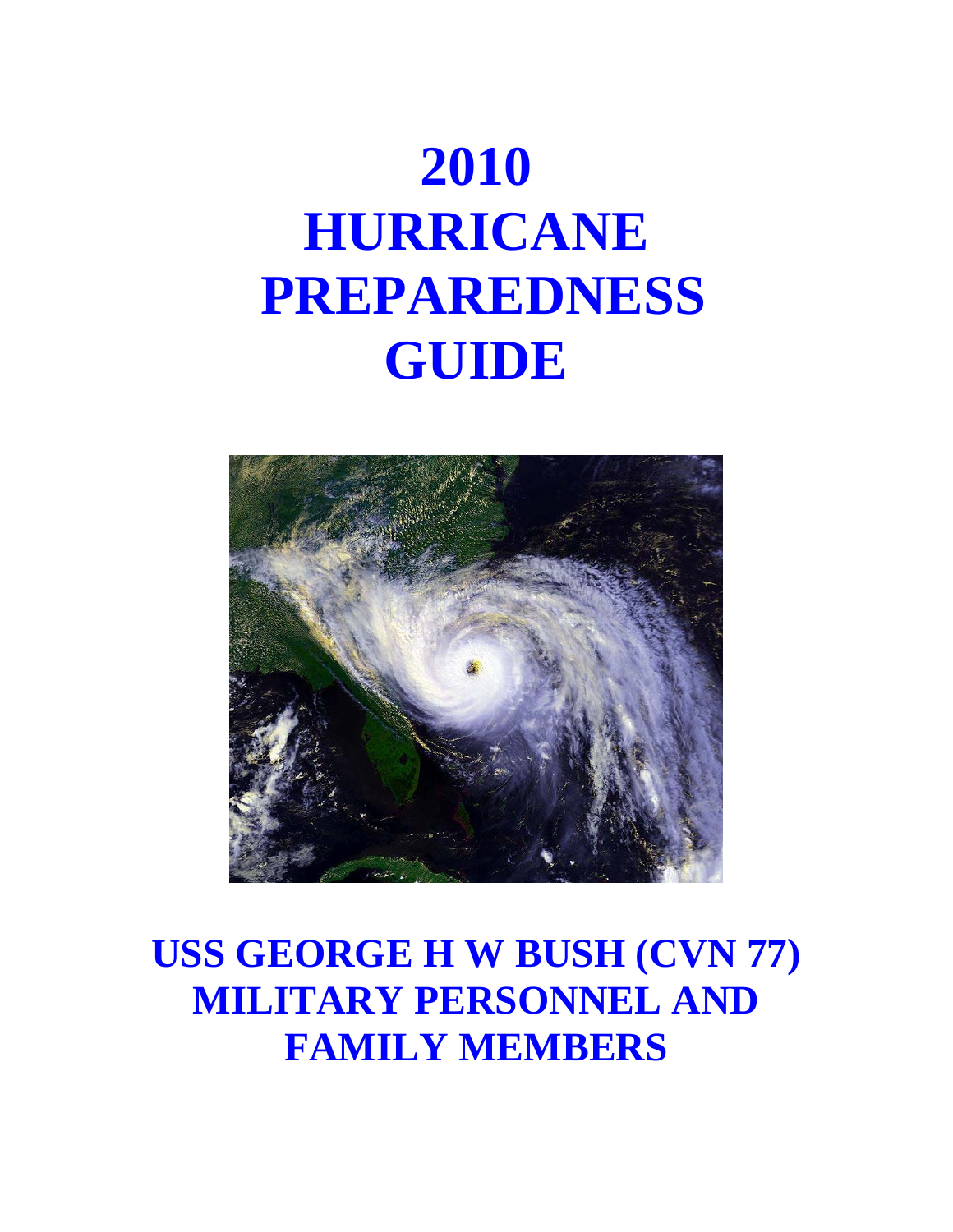### **TABLE OF CONTENTS**

| C. HURRICANE APPROACHING      |  |
|-------------------------------|--|
|                               |  |
| 2. Planning                   |  |
|                               |  |
|                               |  |
|                               |  |
|                               |  |
| <b>D. HURRICANE WATCH</b>     |  |
|                               |  |
|                               |  |
| E. HURRICANE WARNING          |  |
|                               |  |
|                               |  |
|                               |  |
|                               |  |
|                               |  |
|                               |  |
|                               |  |
|                               |  |
|                               |  |
| <b>F. AFTER THE HURRICANE</b> |  |
|                               |  |
|                               |  |
|                               |  |
|                               |  |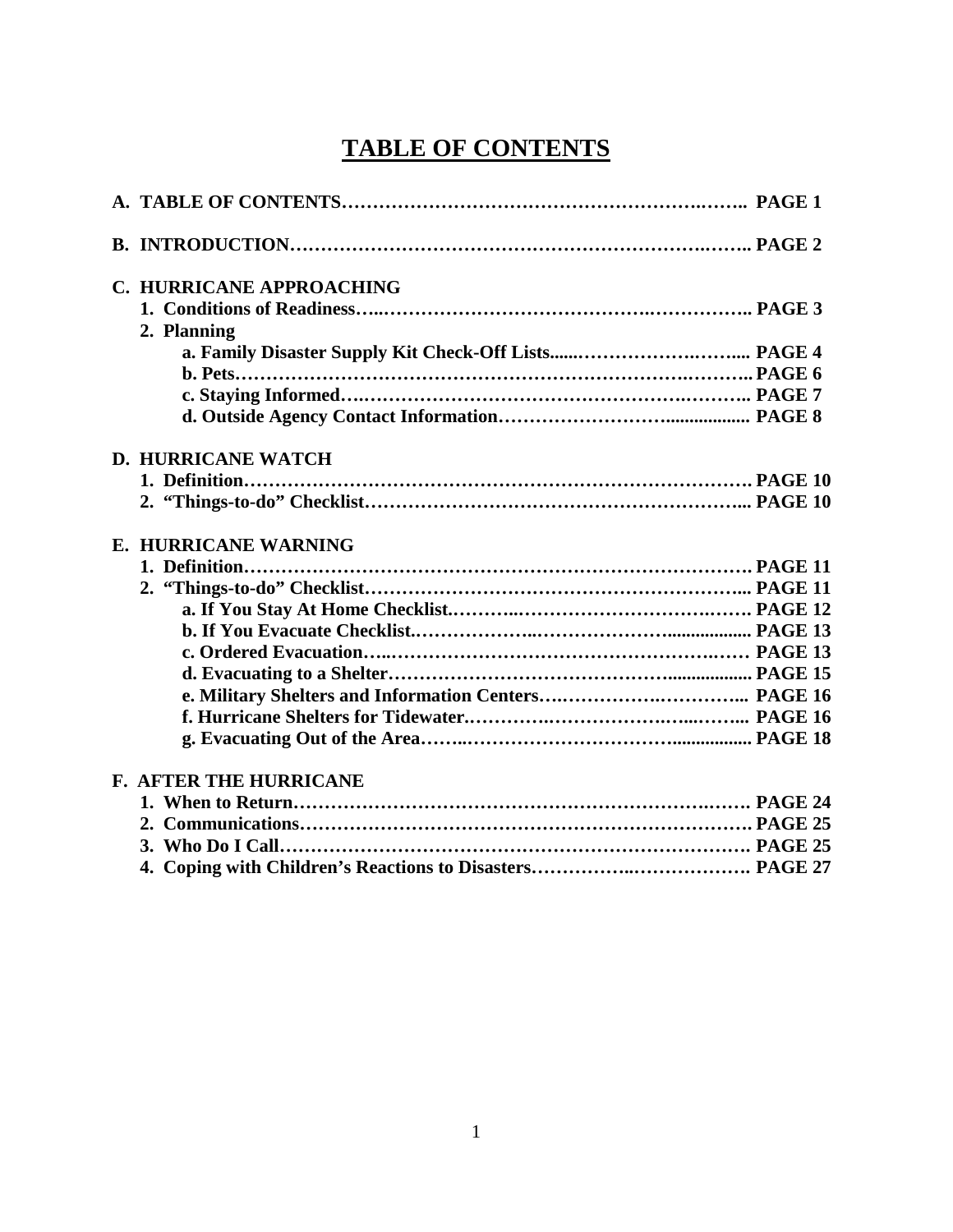### **INTRODUCTION**

### **HURREX 2010**

This booklet provides guidance on how you and your family should prepare for, and if necessary, live through a hurricane. Hurricane season runs from 01 June to 30 November. **NOW** is the time to prepare for a hurricane, **NOT** when it is 72 hours away. The booklet is designed to walk you through the various stages of hurricane preparation, and discusses the recommended actions you and your family should take in the event a hurricane threatens the area. In addition to this guide, hurricane preparedness information that is specific to the Hampton Roads area can be obtained at the following web sites:

> <http://www.pilotonline.com/hurricanes/> <http://www.vdot.state.va.us/traf/hurricane.html>

### **How Are Hurricanes Classified?**

The National Hurricane Center classifies hurricanes according to their potential for producing extensive damage on a scale of 1 to 5. Much of the damage caused by a hurricane is a result of a "storm surge". A "Storm Surge" is a large dome of water pushed up in advance of a hurricane prior to making landfall. This dome of water can exceed 20 feet depending upon the strength of the hurricane and tide conditions. Storm surge flooding has caused more deaths than hurricane winds. A storm surge is not to be confused with a tidal wave or tsunami. It is a large amount of water on top of which there is heavy wave action. A storm surge can last for several hours. In a deep ocean, this huge dome of water sinks and flows away, but as the storm nears land, the rising sea floor blocks the water's escape. It comes ashore as a deadly flood. During high tide, the storm surge will be even deeper and more extensive. The following table is a breakdown of the average wind speed and storm surge values for each of the five hurricane categories:

| <b>TYPE</b>                | <b>WINDS</b><br>(MPH) | <b>STORM</b><br><b>SURGE</b> |
|----------------------------|-----------------------|------------------------------|
| <b>Tropical Depression</b> | >35                   |                              |
| <b>Tropical Storm</b>      | $39 - 73$             |                              |
| Hurricane (Category 1)     | $74 - 95$             | $4 - 5$ Feet                 |
| Hurricane (Category 2)     | $96 - 110$            | $6 - 8$ Feet                 |
| Hurricane (Category 3)     | $111 - 130$           | 9 - 12 Feet                  |
| Hurricane (Category 4)     | $131 - 155$           | 13 - 18 Feet                 |
| Hurricane (Category 5)     | >155                  | $>$ 18 Feet                  |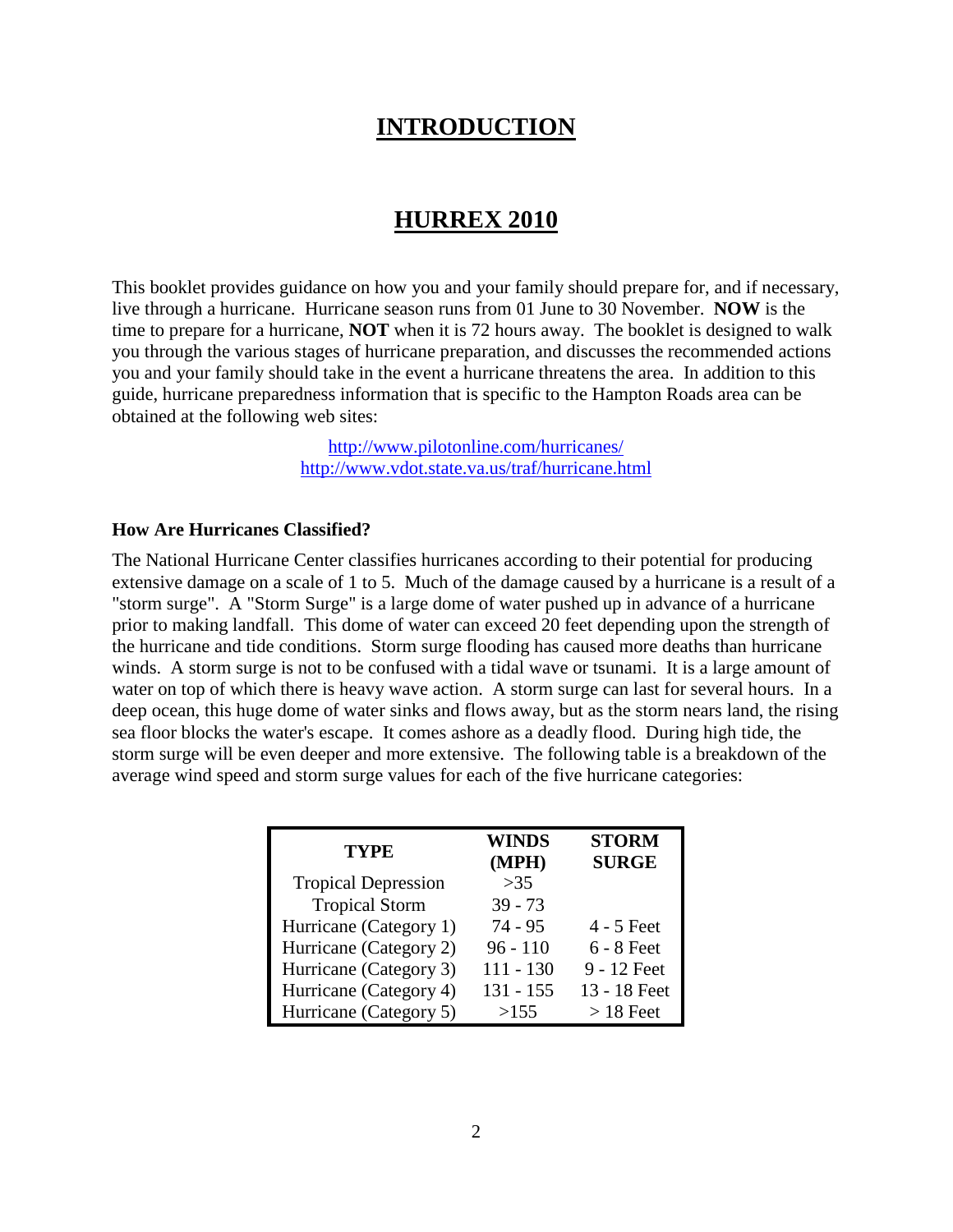### **HURRICANE APPROACHING**

### **Tropical Cyclone Conditions of Readiness (CORs)**

- COR V Condition set when destructive winds are *possible* within ninety-six (96) hours.
- COR IV Condition set when destructive winds are *possible* within seventy-two (72) hours.
- COR III Condition set when destructive winds are *possible* within forty-eight (48) hours.
- COR II Condition set when destructive winds are *anticipated* within twenty-four (24) hours.

COR I - Condition set when destructive winds are *anticipated* within twelve (12) hours.

### **Planning – Your Family's Key to Hurricane Survival**

### **How Safe is Your Home?**

If you live near the coast, plan to relocate during a hurricane emergency. If you live in a mobile home, always plan to relocate. Don't forget that public utilities may fail if a hurricane strikes. Utilities include electricity, natural gas, sewer services, storm water, telephone, water and cable television. It may take days or weeks before utilities can be restored. This may make survivability extremely difficult. *How would your family survive with one or more of the above utilities no longer available for days or weeks?* Your home may be safe, but you could be affected by the loss of one or more public utilities by being close to the disaster-stricken area. Contact your local Emergency Management Office for assistance in evaluating the vulnerability of your home. **Protect your windows!** Permanent shutters are the best protection. A lower-cost approach is to put up plywood panels. Use 1/2 inch plywood--marine plywood is best--cut to fit each window. Remember to mark which board fits which window. Pre-drill holes every 18 inches for screws. Do this long before the storm.

### **Take a Regular Inventory of Your Property**

A complete inventory of personal property will help in obtaining insurance settlements and/or tax deductions of uninsured losses. Inventory checklists can be obtained from your insurance representative. Don't trust your memory! Emotional stress upon your family will already be traumatic after a disaster. Document personal property by listing descriptions, taking pictures or video of household belongings. **Store important documents in waterproof containers or a safety deposit box.**

### **Family Disaster Supply Kit**

Since we live in an area that is vulnerable to hurricanes, it is a good idea to set aside certain supplies at home throughout the year in preparation for major emergencies or disasters. We recommend you keep them in a separate "Family Disaster Supplies Kit" to ensure they are easy to find when you need them. Identify a safe room for storage of the supply kit. **Don't forget to rotate and replace expired items throughout the year.**

Family members should discuss and plan additional supplies that might be needed over an extended period of time. Be ready for the hurricane season. Some supplies will be required in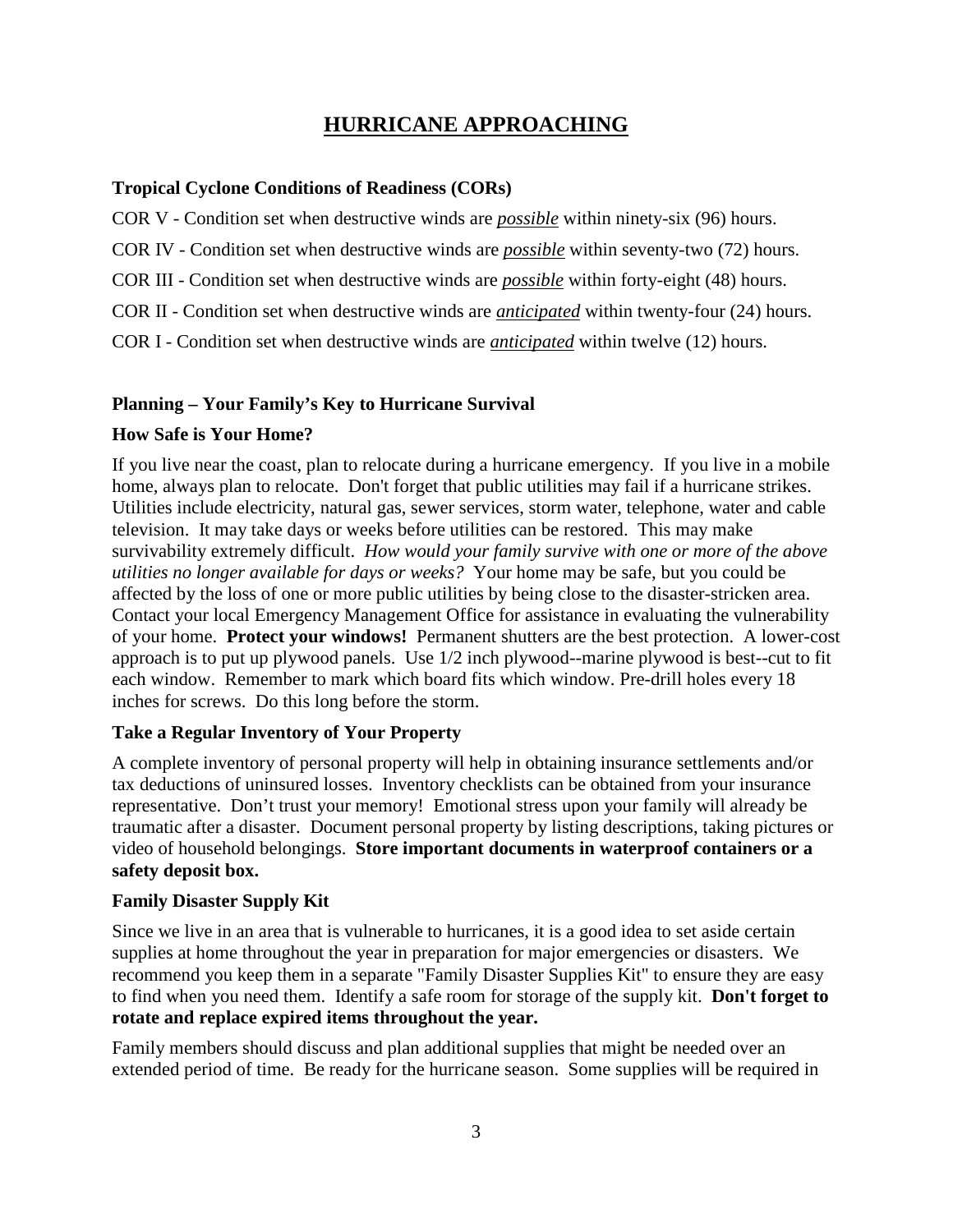the event you elect to stay in your home. Others may be required if you evacuate, relocate or go to a shelter.

REMINDER: After a hurricane watch is issued, there is usually a very high demand and short supply of many items

### **Suggested Family Disaster Supply Kit Check-off Lists**

### **WATER:**

- **\_\_\_\_\_** Store one gallon of water per person per day (two quarts for drinking, two quarts for food preparation/sanitation)
- \_\_\_\_\_ Keep at least a three-day supply of water for each person in your household

### **FOOD:**

- **\_\_\_\_\_** Ready-to-eat canned meats, fruits and vegetables
- \_\_\_\_\_ Canned juices, milk, soup (if powdered, store extra water)
- \_\_\_\_\_ Staples--sugar, salt, pepper
- \_\_\_\_\_ High energy foods--peanut butter, jelly, crackers, granola bars, trail mix
- \_\_\_\_\_ Vitamins
- \_\_\_\_\_ Foods for infants, elderly persons or persons on special diets
- \_\_\_\_\_ Comfort/stress foods--cookies, hard candy, sweetened cereals, lollipops, instant coffee, tea bags

### **FIRST AID KIT:**

- Let a Sterile adhesive bandages (assorted sizes)<br>
2-inch sterile gauze pads (4-6)<br> **Let a** Triangular bandages (3)
- $\frac{1}{2}$ -inch sterile gauze pads (4-6)
- \_\_\_ 4-inch sterile gauze pads (4-6) \_\_\_ Moistened towelettes
- 
- \_\_\_ Hypoallergenic adhesive tape \_\_\_\_\_\_\_ Thermometer \_\_\_\_\_\_\_\_ Thermometer 2-inch sterile roller bandages (3 rolls) \_\_\_\_\_\_\_\_ Tongue Blades (2)  $\frac{1}{2}$ -inch sterile roller bandages (3 rolls)
- \_\_\_ 3-inch sterile roller bandages (3 rolls) \_\_\_ Cleansing agent/soap
- \_\_\_ Scissors, Tweezers, Needle \_\_\_ Latex gloves (2 pair)
- \_\_\_ Tube of petroleum jelly or other lubricant
- \_\_\_ Assorted sizes of safety pins Sunscreen

- 
- 
- 
- 
- 
- 

### **NON-PRESCRIPTION DRUGS:**

- **\_\_\_\_** Aspirin or non-aspirin pain reliever
- \_\_\_\_ Anti-diarrhea medication
- \_\_\_\_ Antacid (for stomach upset)
- \_\_\_\_ Syrup of Ipecac (use to induce vomiting if advised by the Poison Control Center)
- \_\_\_\_ Laxative
- Activated charcoal (use if advised by the Poison Control Ctr)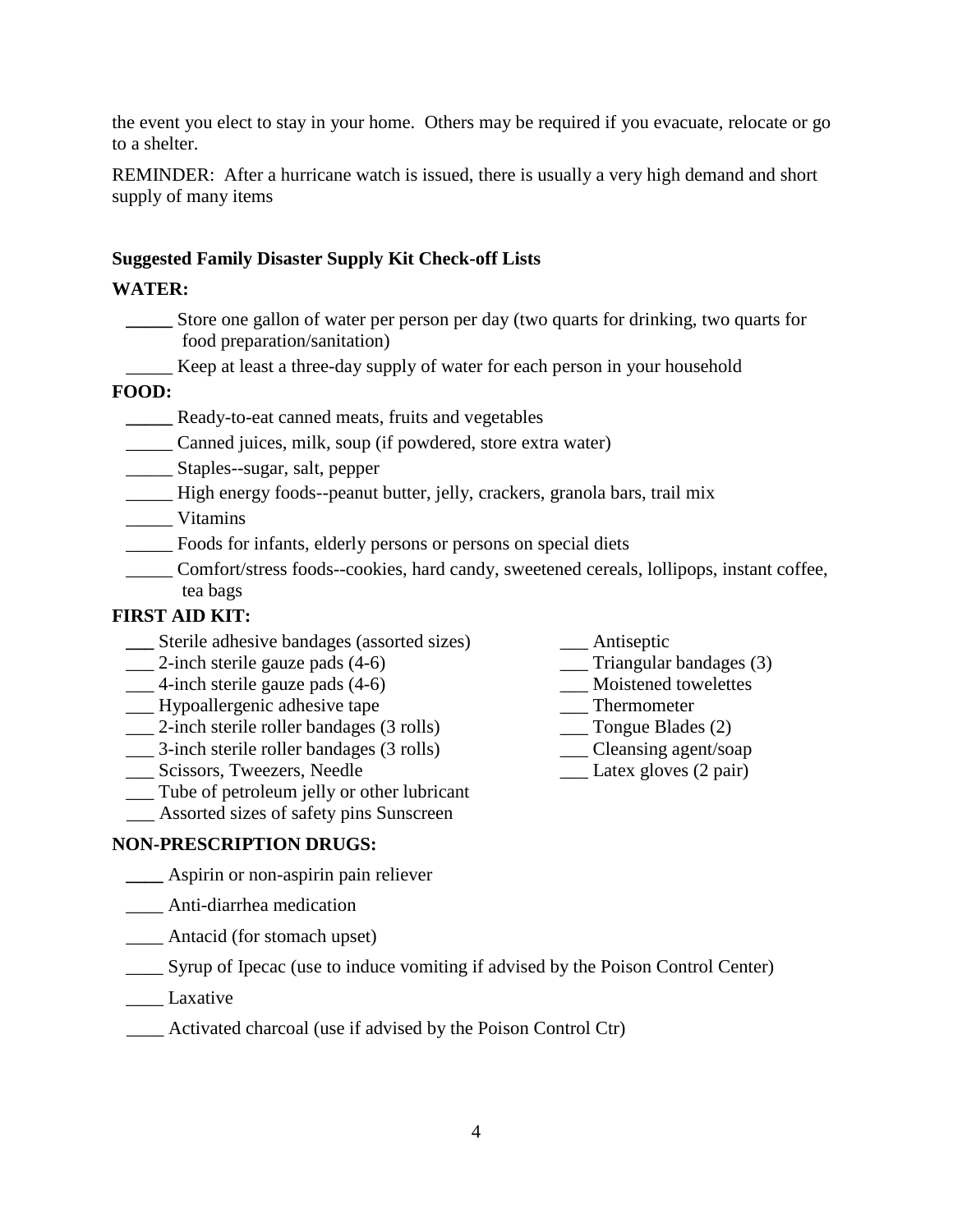### **TOOLS/SUPPLIES:**

- **\_\_\_\_** Mess kits, or paper cups, plates and plastic utensils
- \_\_\_\_ Tape
- \_\_\_\_ Emergency preparedness manual
- \_\_\_\_ Pliers
- \_\_\_\_ Battery-operated radio and extra batteries
- \_\_\_\_ Compass
- **\_\_\_\_\_** Flashlight and extra batteries
- \_\_\_\_ Whistle
- \_\_\_\_ Cash or traveler's checks, change
- \_\_\_\_ Tube tent
- \_\_\_\_ Non-electric can opener, utility knife
- \_\_\_\_ Signal flare
- \_\_\_\_ Fire extinguisher: small canister, ABC type
- \_\_\_\_ Paper/pencil
- \_\_\_\_ Matches in a waterproof container
- \_\_\_\_ Aluminum foil
- \_\_\_\_ Plastic storage containers
- Needles, thread
- \_\_\_\_ Medicine dropper
- \_\_\_\_ Shut-off wrench, to turn off household gas and water
- \_\_\_\_ Plastic sheeting
- \_\_\_\_ Map of the area (for locating shelters)

### **SANITATION**:

- \_\_\_\_ Toilet paper, towelettes
- \_\_\_\_ Personal hygiene items
- \_\_\_\_ Soap, liquid detergent
- \_\_\_\_ Feminine supplies
- \_\_\_\_ Plastic bucket with tight lid
- \_\_\_\_ Disinfectant
- \_\_\_\_ Household chlorine bleach
- \_\_\_\_ Plastic garbage bags, ties (for personal sanitation uses)

### **CLOTHING AND BEDDING:**

- \_\_\_\_ Sturdy shoes or work boots \_\_\_\_ Hat and gloves
- \_\_\_\_ Thermal underwear \_\_\_\_ Rain gear
- \_\_\_\_ Blankets or sleeping bags \_\_\_\_ Sunglasses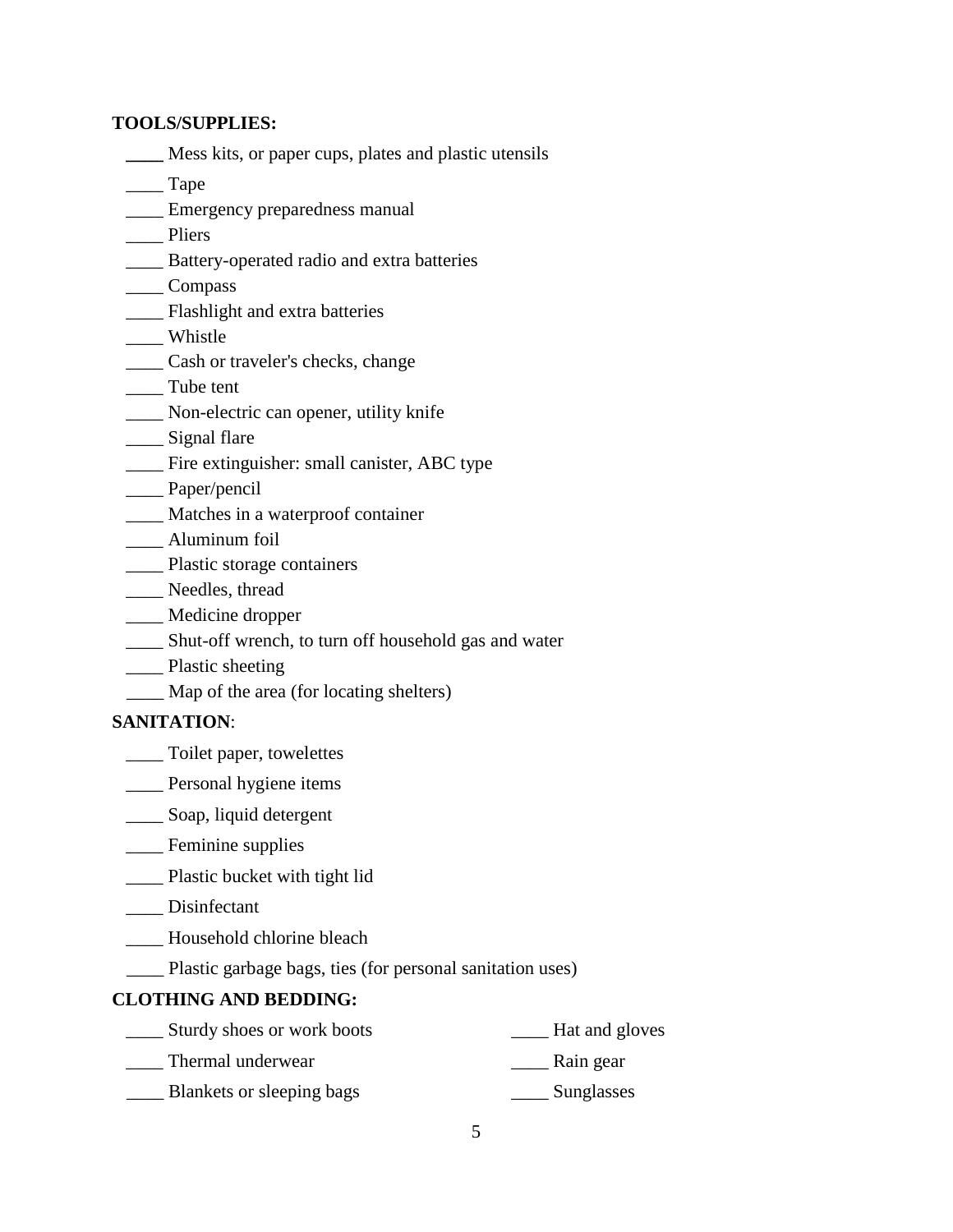### **SPECIAL ITEMS:** (For Baby)

| Formula                                  | Diapers           |
|------------------------------------------|-------------------|
| <b>Bottles</b>                           | Powdered milk     |
| Medications                              |                   |
| <b>SPECIAL ITEMS:</b> (For Adults)       |                   |
| Heart and high blood pressure medication | Insulin           |
| Prescription drugs                       | Denture needs     |
| Contact lenses and supplies              | Extra eye glasses |
|                                          |                   |

- Entertainment—games & books
- \_\_\_\_ Important Family Documents: (*Keep these records in a waterproof, portable container.)*
	- Will, insurance policies, contracts, deeds, stocks & bonds
	- Passports, social security cards, immunization records
	- Bank account numbers
	- Credit card account numbers and companies
	- Inventory of valuable household goods, important telephone #s
	- Family records (birth, marriage, death certificates)

### **Suggestions and Reminders:**

- Store your kit in a convenient place known to all family members. Keep a smaller version of the Disaster Supplies Kit in the trunk of your car.
- Keep items in air-tight plastic bags.
- Change your stored water supply every six months so it stays fresh.
- Rotate your stored food every six months.
- Review your kit and family needs at least once a year. Replace batteries, update clothes, etc.
- Ask your physician or pharmacist about storing prescription medications.
- **Create a list of "can't live without" items that you would want to grab in a moments notice** if you have to evacuate in a hurry. Each member of the family should be allowed a few items (keepsakes, photo albums, etc.) that will fit in the car with you.

### **What About Family Pets?**

Don't forget to make special arrangements and plans for a place that will safely house, feed and care for your pets. If you evacuate, are the pets going with you? Don't forget to include food and water in your Family Disaster Supplies Kit. You will not be allowed to bring your pets to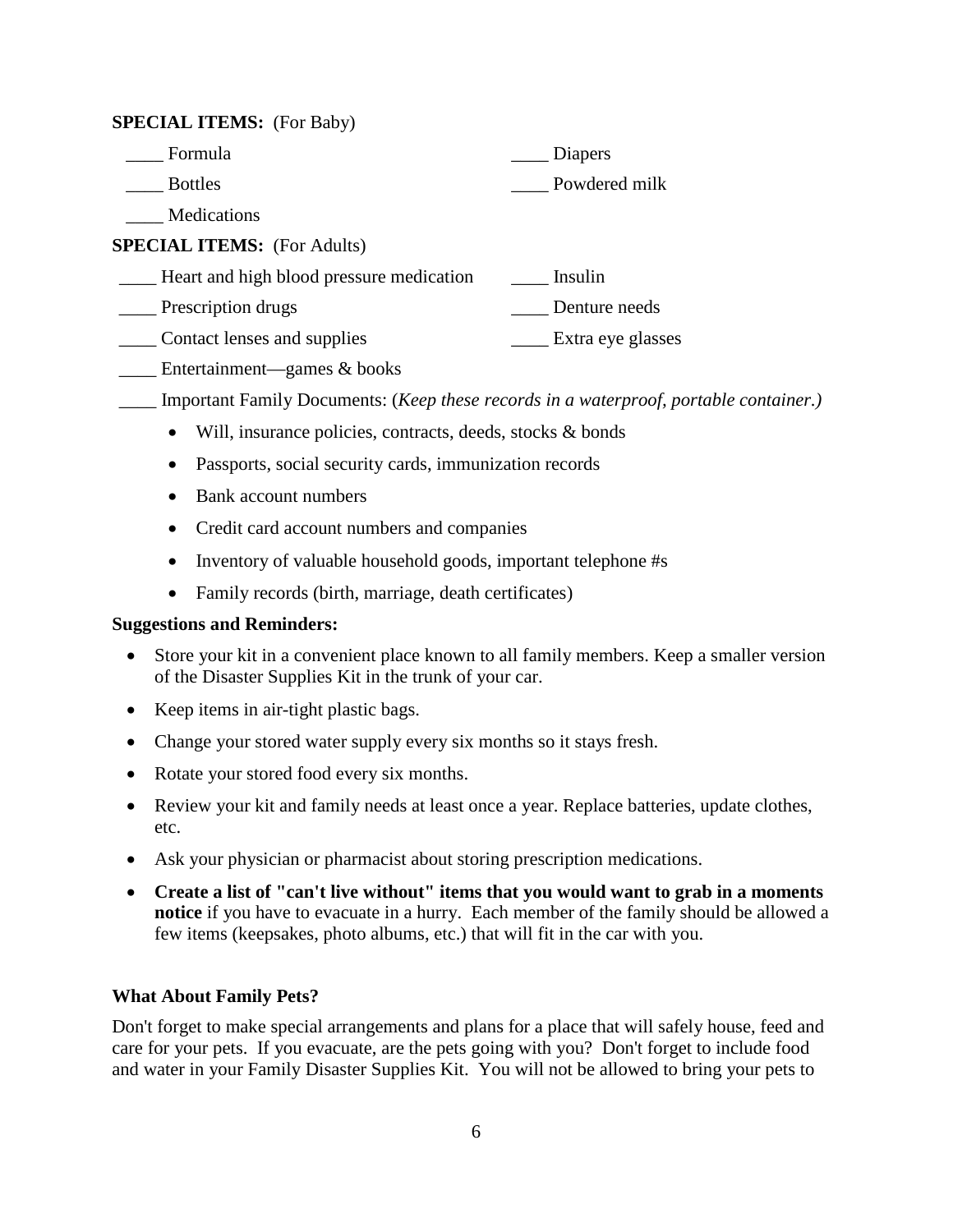public shelters. Make arrangements with your veterinarian, humane society or private shelter outside the normal hurricane impact areas.

### **Staying Informed**

An approaching hurricane may affect your work schedule. You may be released early from work based on your responsibilities to make final preparations at home. Information about early release/evacuation of personnel will normally be passed to you via e-mail or by your supervisor. **During Hurricane conditions, it is your responsibility to check with your supervisor regarding hurricane related information.** Talk to your supervisor if you have any questions.

### **After hours/weekends**

Information Lines – During Hurricane Conditions, you should contact the weather information line at **(757) 686-4233.** Monitor local media sources for announcements regarding the status of the ISC Portsmouth base and evacuation. The following TV/Radio stations will carry announcements:

| <b>Radio</b>  | <b>Television</b> |
|---------------|-------------------|
| WWDE 101.3 FM | WAVY TV10         |
| WVBM 92.9 FM  | WVEC TV13         |
| WLTY 95.7 FM  | WTKR TV3          |
| WJCD 107.7FM  |                   |

*Listen carefully to ensure you are receiving COAST GUARD ISC PORTSMOUTH information and not information about other agencies or services.*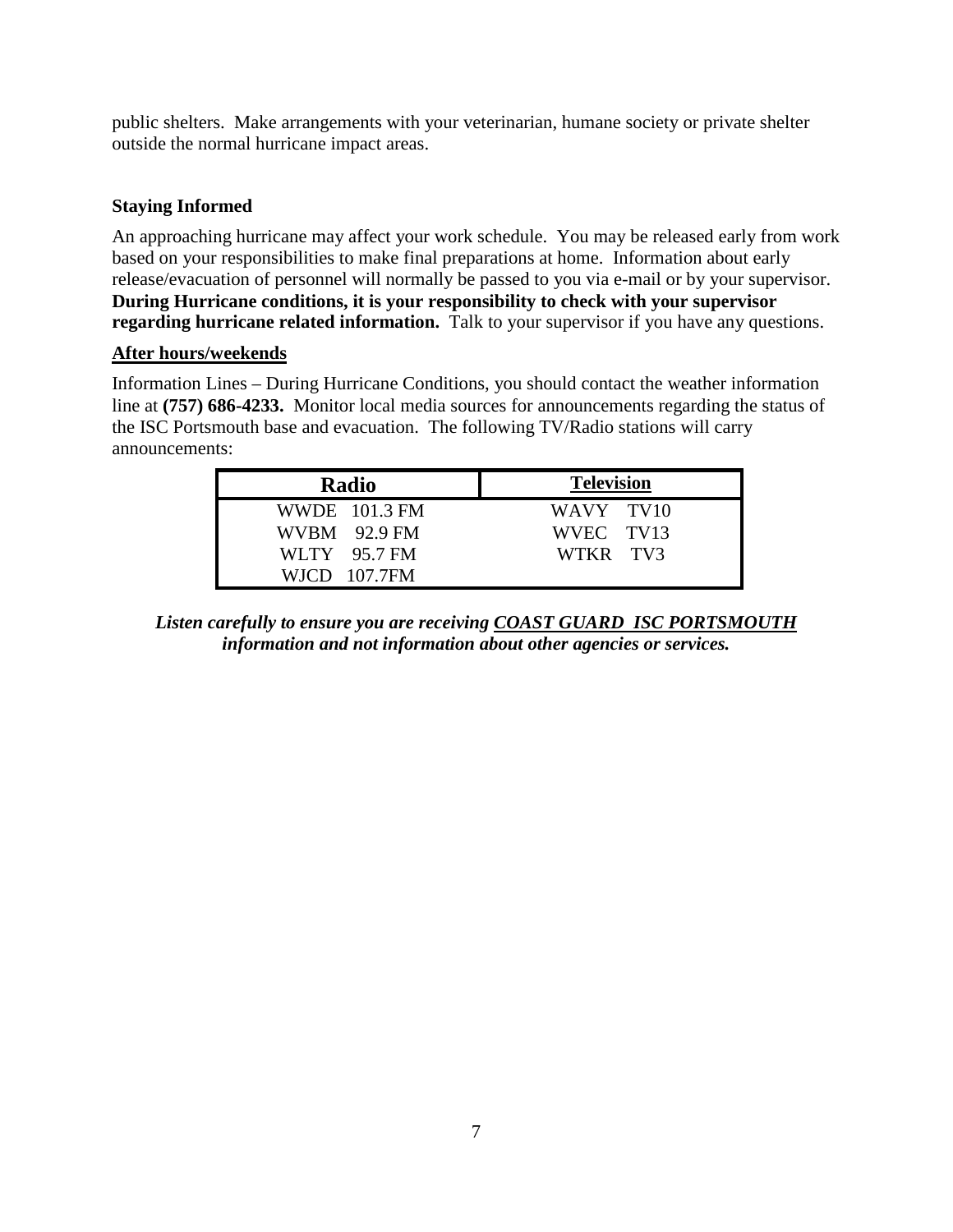### **HURRICANE WATCH ISSUED**

A **Hurricane Watch** is issued by the National Hurricane Center to **ALERT** specific regions that hurricane conditions pose a threat to a specified area **within 36 hours.** Current hurricane track prediction techniques are relatively accurate, which means that warnings of an approaching hurricane should not be taken lightly. Monitor storm reports on radio and television closely. Implement your family plan. **Now is the time to seriously consider what you and your family will do if a hurricane threatens the area. Do you have an evacuation plan? Are you close to a flooding area and you're certain you'd have to evacuate? Do you live near a shelter? Do you want to leave the area and go to a hotel or relatives? Have you filled out an Emergency Evacuation Personnel Information Form with your updated evacuation information?**

### **Things-to-Do Checklist**

- \_\_\_\_ Check emergency supplies and items you want to take with you if you evacuate.
- \_\_\_\_ Fuel car.
- \_\_\_\_ Bring in outdoor objects such as lawn furniture, toys, and garden tools and anchor objects that cannot be brought inside.
- \_\_\_\_ Secure buildings by closing and boarding up windows. Remove outside antennas.
- \_\_\_\_ Turn refrigerator and freezer to coldest settings. Open only when absolutely necessary and close quickly.
- \_\_\_\_ Store drinking water in jugs, bottles, and cooking containers.
- \_\_\_\_ Review evacuation plan.
- \_\_\_\_ If applicable, moor boat securely or move it to a designated safe place. Use rope or chain to secure boat to trailer. Use tie-downs to anchor trailer to the ground or house.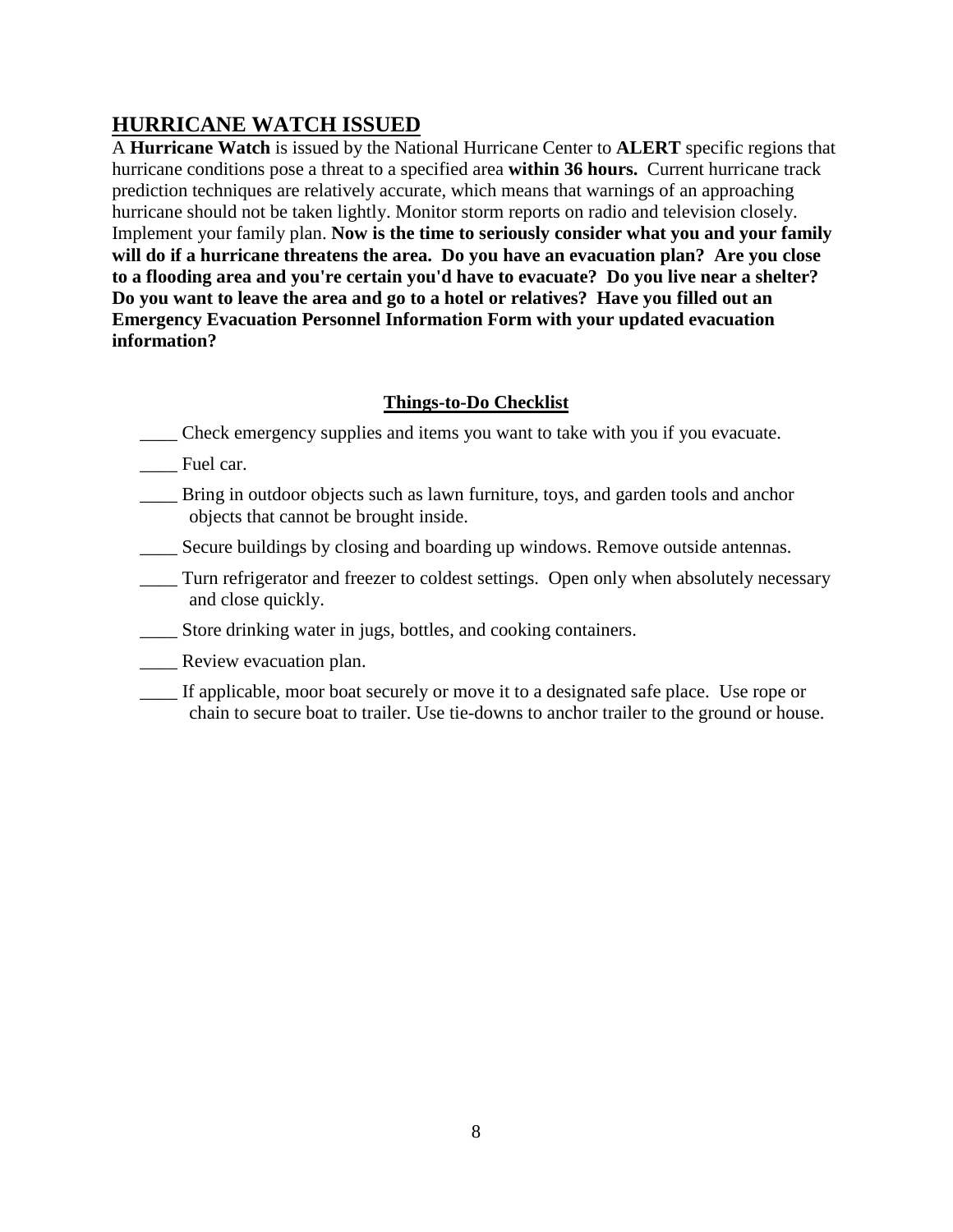### **HURRICANE WARNING ISSUED**

A **Hurricane Warning** is issued by the National Hurricane Center when sustained winds of 74 mph (64 knots) or higher *are expected* within a specified area **in 24 hours or less. If you haven't bothered to prepare your home and family, it is almost too late … but you still have a chance!** All precautions must be completed immediately.

### **Things-to-Do Checklist**

If in a mobile home, check tie-downs and evacuate immediately.

- \_\_\_\_ Store valuables and personal papers (birth certificates, heirlooms, personal inventory lists, pictures, titles, wills, etc.) in a waterproof container in the highest possible location protected from potential flooding. If you evacuate, be sure to take them with you.
- Avoid elevators.
- \_\_\_\_ Prepare for high winds: brace your garage door, lower antennas and be prepared to make repairs.
- \_\_\_\_ Anchor objects outside: awnings, garbage cans, grills, lawn furniture, loose garden tools, toys and all other loose objects can be deadly missiles and should be anchored securely or brought inside.
- Protect windows and other glass: securely board up or shutter large windows and draw drapes across windows and doors to protect against flying glass.
- \_\_\_\_ Move boats and trailers close to house:
	- (1) Fill boats with water to weigh them down.
	- (2) Lash securely to trailer and use tie-downs to anchor trailer to the ground or house.
	- (3) Check mooring lines of boats that must remain in water, then leave them.
	- (4) Accomplish this ahead of the hurricane watch to save time.

Prepare for storm surge, tornadoes, high winds and flooding:

Storm surges, tornadoes and floods are the real killers associated with a hurricane. In a Tornado Warning, seek inside shelter below ground level if possible. Otherwise, go to the innermost small room away from outside walls, doors and windows on the lowest level of your structure. If you are outside, seek cover in a ditch or other low spot. Do not attempt to outrun a tornado! Mobile homes and portable buildings are extremely unsafe during a tornado!

The surge of ocean water plus flash flooding of streams and rivers due to torrential rains cause 90% of the deaths associated with hurricanes. If you anticipate that your family will be at risk, evacuate early before the hurricane watch is issued! Complete evacuation well before the arrival of tropical force winds.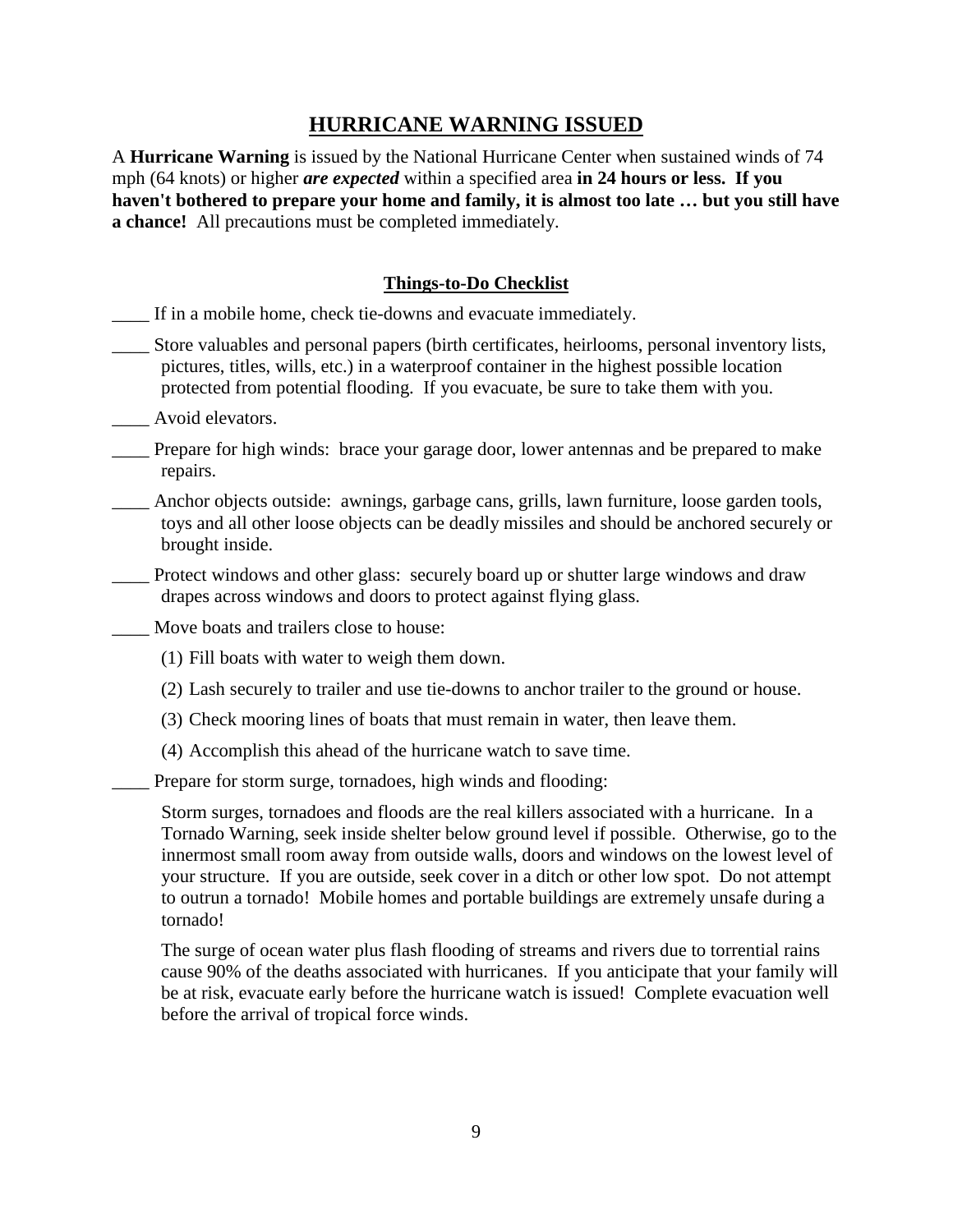### **If You Stay at Home**

This is ONE of your options. The decision to stay at home is not an easy one. If you are in a coastal area or are in an area prone to flooding, you place yourself and your family in great risk. But if you MUST stay at home, here is a list of things to do:

- \_\_\_\_ Stay indoors within an inner room on the lowest level away from doors and windows. Do not go out in the brief calm during passage of the hurricane eye. The lull sometimes ends suddenly and winds return from the opposite direction. Winds can increase in seconds to 75 mph or more.
- Keep a supply of flashlights and extra batteries handy. Avoid open flames, such as candles and kerosene lamps, as a source of light.
- If power is lost, turn off major appliances to reduce power "surge" when electricity is restored.
- \_\_\_\_ Protect your property from damage without taking any unnecessary risks. Temporary repairs may reduce further losses from wind and water, *but be careful!*
- \_\_\_\_ Stay away from windows and glass doors; move furniture away from exposed doors and windows.
- \_\_\_\_ Keep a continuous communications watch: keep radio or television tuned to receive information from official sources. Unexpected changes can sometimes call for last minute relocations.
	- **Remain calm!** Your ability to cope with emergencies will help other members of your family. Stay calm, reassuring and use common sense*. Use the telephone or cellular phones only in the event of an emergency or life-threatening situation.*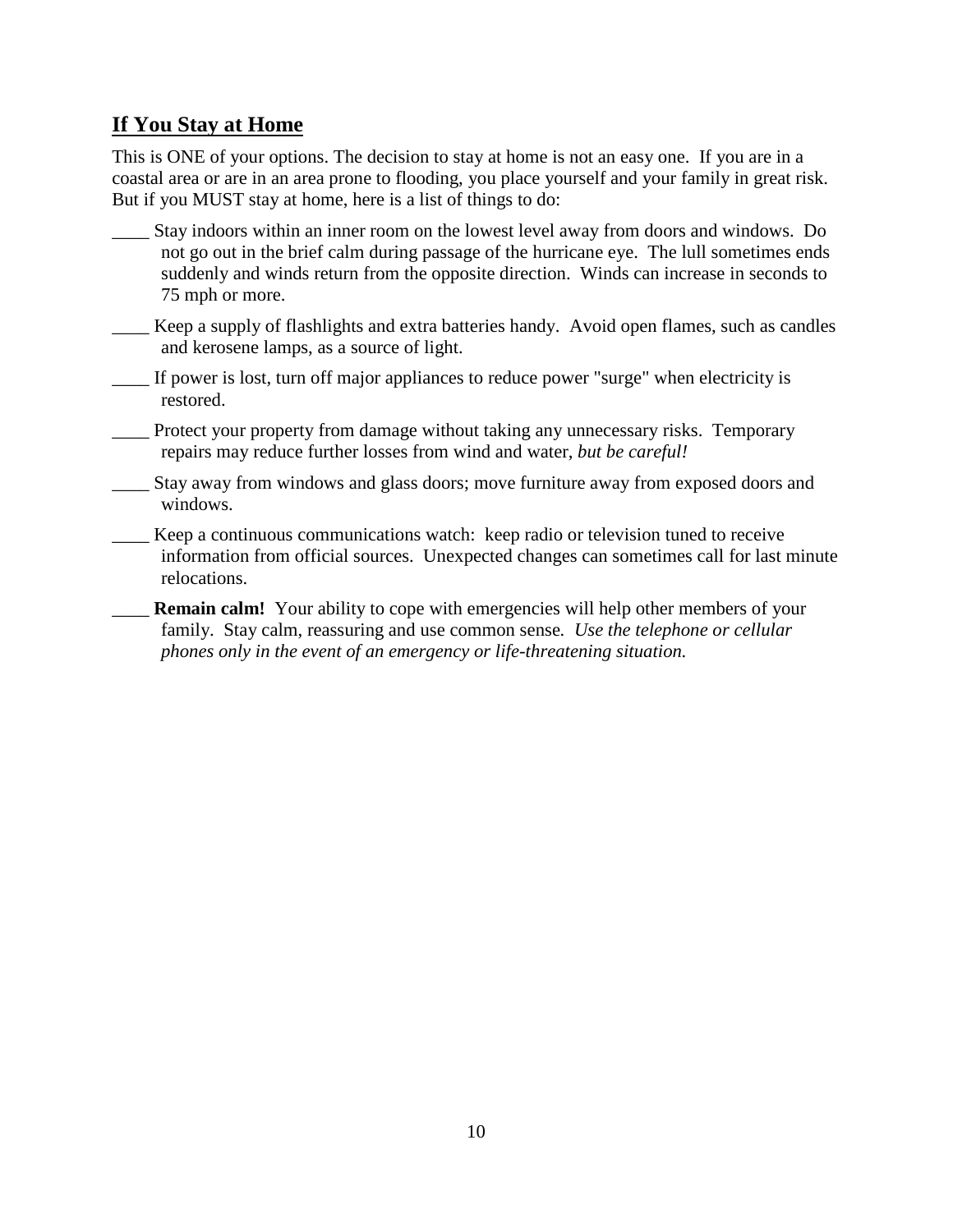### **If You Evacuate**

There are some important options you should know about with regard to evacuations. If you are ordered to evacuate by your Commanding Officer, you will be reimbursed for the cost of the evacuation. Certain rules will apply for what you can and can't claim. Chances are, if State authorities order an evacuation, the appropriate military commands will do the same. The ISC hotline ((757) 686-4233) will provide evacuation information as it is received.

If you choose to evacuate on your own (**NOT UNDER MILITARY ORDER**) *you will NOT* be reimbursed for the cost of the evacuation. Regardless of whether an evacuation is ordered or you decide to do it on your own, the following action items are suggested:

- \_\_\_\_ Know where you are going and *leave early*, providing sufficient time to avoid heavy evacuation traffic. Evacuate in daylight if possible with a full tank of gas. Take only your most valuable possessions with you; otherwise place them in high points away from flooding within you home. Listen to your car radio for additional emergency information or evacuation routing problems.
- \_\_\_\_ Secure your home by unplugging appliances and turning off electricity and the main water valve.
- \_\_\_\_ Tell someone outside of the storm area where you are going (*did you fill out the form*?).
- \_\_\_\_ If time permits, and you live in an identified surge zone, elevate furniture to protect it from flooding or better yet, move it to a higher floor.
- Bring pre-assembled emergency supplies and warm protective clothing.
- \_\_\_\_ Take blankets and sleeping bags to shelter.
- \_\_\_\_ Lock up home and leave.

### **Ordered Evacuation**

Here are the specifics … An **ordered evacuation** of the Hampton Roads Area may take place when civil and military authorities determine the severity of the approaching storm may cause significant damage and endanger lives. It is possible that only a partial evacuation will be ordered. This means that some personnel may not be directed to evacuate because of their location (for example, residents of Suffolk may *not* be considered in danger and therefore will not be evacuated). Thus, it is **extremely** important to carefully monitor information during hurricane conditions.

*You are encouraged to comply with military or civil ordered evacuations. However, the decision to evacuate is ultimately yours.*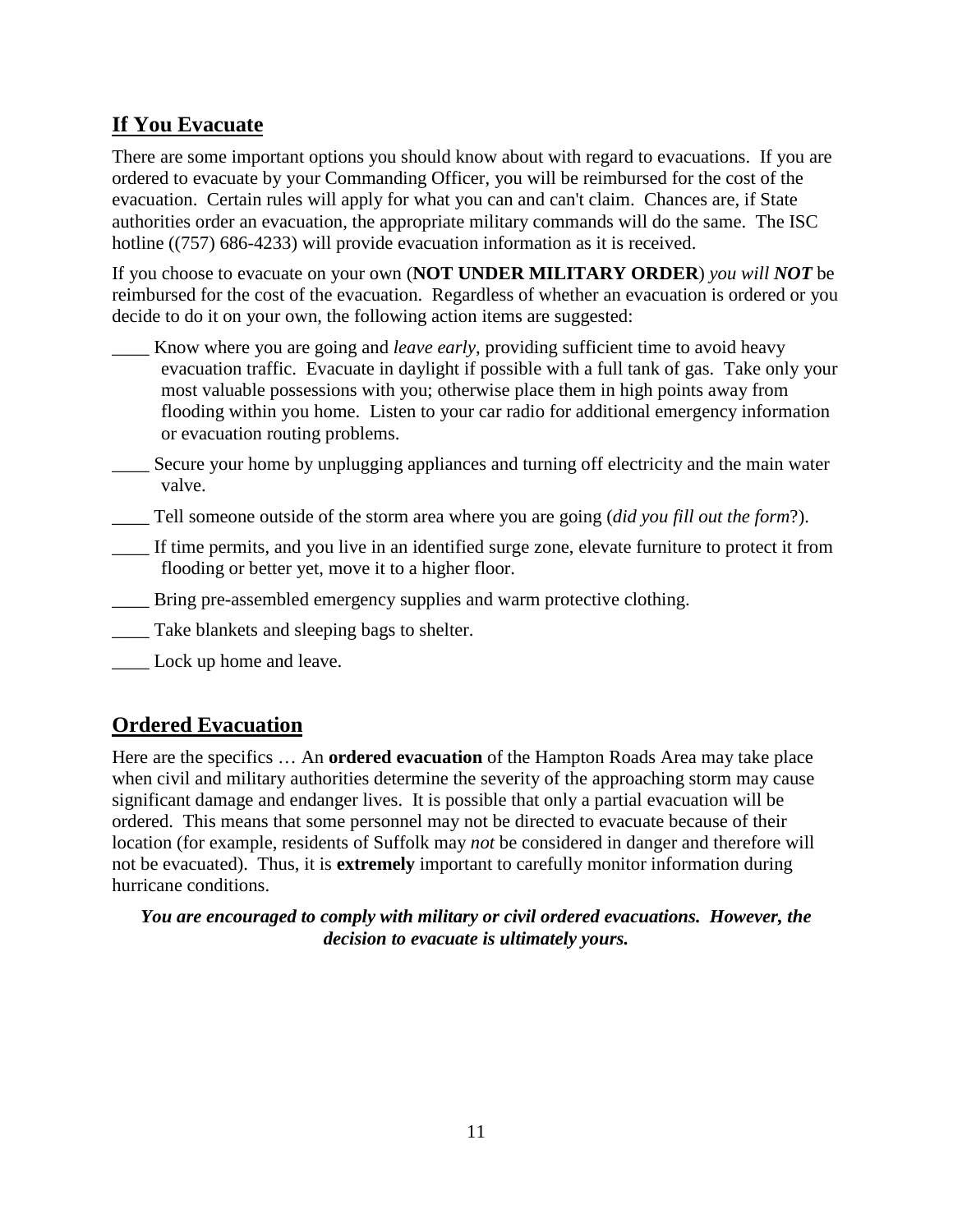### **Ordered Evacuation Entitlements**

It is the Coast Guard's policy to reimburse members for the cost of relocating themselves and their families *when the Area Commander orders an evacuation*. It is important to understand that civil authorities may recommend or order an evacuation, and Commander, Atlantic Area may not. **Entitlement allowances are only authorized when Commander, Atlantic Area orders an evacuation. Personnel who elect to evacuate without the District Commander's authorization for entitlements will not receive reimbursement for evacuation.**

If time allows, you may be issued travel orders in the event evacuation entitlements are authorized. Because of the expected difficulties to be encountered in preparing for an evacuation, it is likely that travel orders will be provided *after* the hurricane. **You should NOT expect advance payment entitlements. You should be prepared to bear the initial expenses you incur in an evacuation for such things as food and lodging.** Travel orders will be delivered to you upon your return to work**. THE FOLLOWING INFORMATION ON REIMBURSEMENTS IS IMPORTANT!!!**

- Transportation: Maximum transportation reimbursement will not exceed reimbursement for the round-trip mileage between Portsmouth, VA and Richmond, VA (154 miles) regardless of your evacuation destination.
- Per Diem: Maximum per diem reimbursement will not exceed the rate authorized for Petersburg, VA regardless of your evacuation destination. **Receipts for expenses of \$75.00 and above are required. Receipts for lodging in any amount are required.** Receipts for meals are not required. **If you relocate and reside with friends or relatives, you will not be authorized per diem reimbursement regardless of payment**. Members will be required to file their travel claims (with appropriate documentation) as soon as they return to the permanent duty station.
- Per Diem is paid at the full rate for the first 30 days of the evacuation to both members and family members.
- Per Diem is paid at 60% for family members over age 12 and 30% for family members under age 12 on the  $31<sup>st</sup>$  and subsequent days of evacuation.

### **Evacuation Eligibility**

The following personnel are eligible for the evacuation entitlement in the event of evacuation:

- Active duty personnel (includes Reservists performing active duty of 30 days or more)
- Civilian employees
- Dependents of Active Duty and Civilian Employees (**As validated on the Emergency Evacuation Personnel Information form**)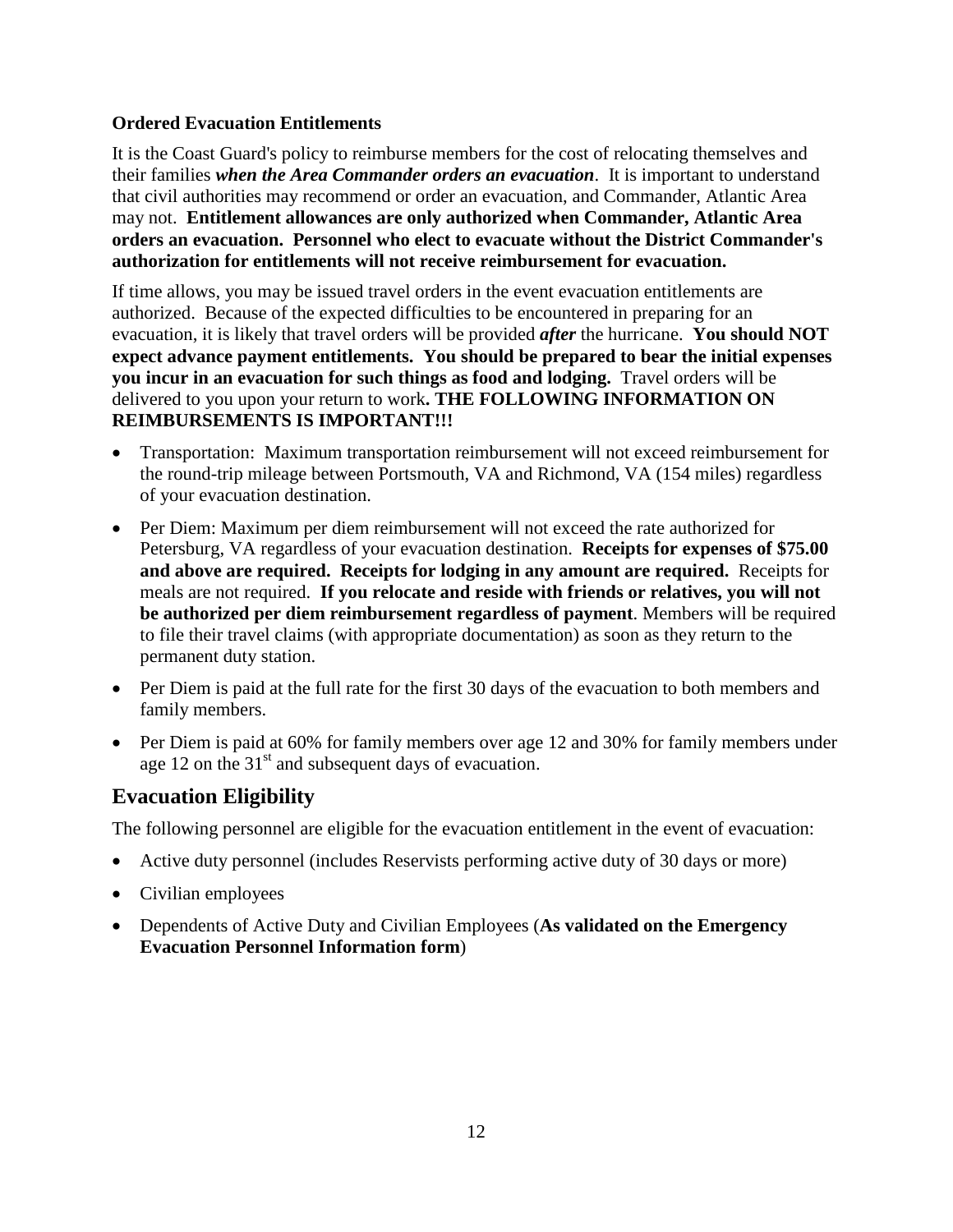### **Evacuating to a Shelter**

A good evacuation option to consider for you and your family is evacuation to a local shelter. If you have to evacuate, but you don't want to drive out of the area (or can't), there are a large number of shelters in the area that will open in the event of a hurricane. Shelters may also be used when large-scale evacuations are not officially ordered, but are recommended. Monitor newspapers, TV/Radio, and Internet sites for locations of local shelters that will be open in the event of a hurricane.

### **Going to a Shelter**

Take blankets, sleeping bags, flashlights, special dietary foods, infant needs, games, lightweight folding chairs and water. **Do not take pets, alcoholic beverages or weapons of any kind to the shelter.** Be prepared to offer assistance to shelter workers if necessary, and advise all family members of their obligations to keep the shelter clean and orderly.

### **Lock Up and Secure Your House**

Turn off gas, water and electricity. Check to see that you have done everything you can to protect your property from damage or loss. *Use the evacuation checklist.*

### **Carry Along Survival Supplies**

You should have preplanned what to take in your vehicle (blankets, bottled water, canned or dried provisions, eating utensils, extra family medications, first aid kit, games, hearing aid, manual can opener, prescriptions, sleeping bags, spare batteries, spare glasses and other essential survival items). Take additional changes of clothing and foul weather gear.

### **Keep Important Items with You at All Times**

You should have preplanned to keep in your possession your driver's license, personal identification papers, insurance policies, personal property inventory, medic-alert or device with special medical information, maps to destination, heirlooms, pictures of value and essential paperwork that may be vital during and after your evacuation. Take cash, since ATMs or credit card machines may not be working.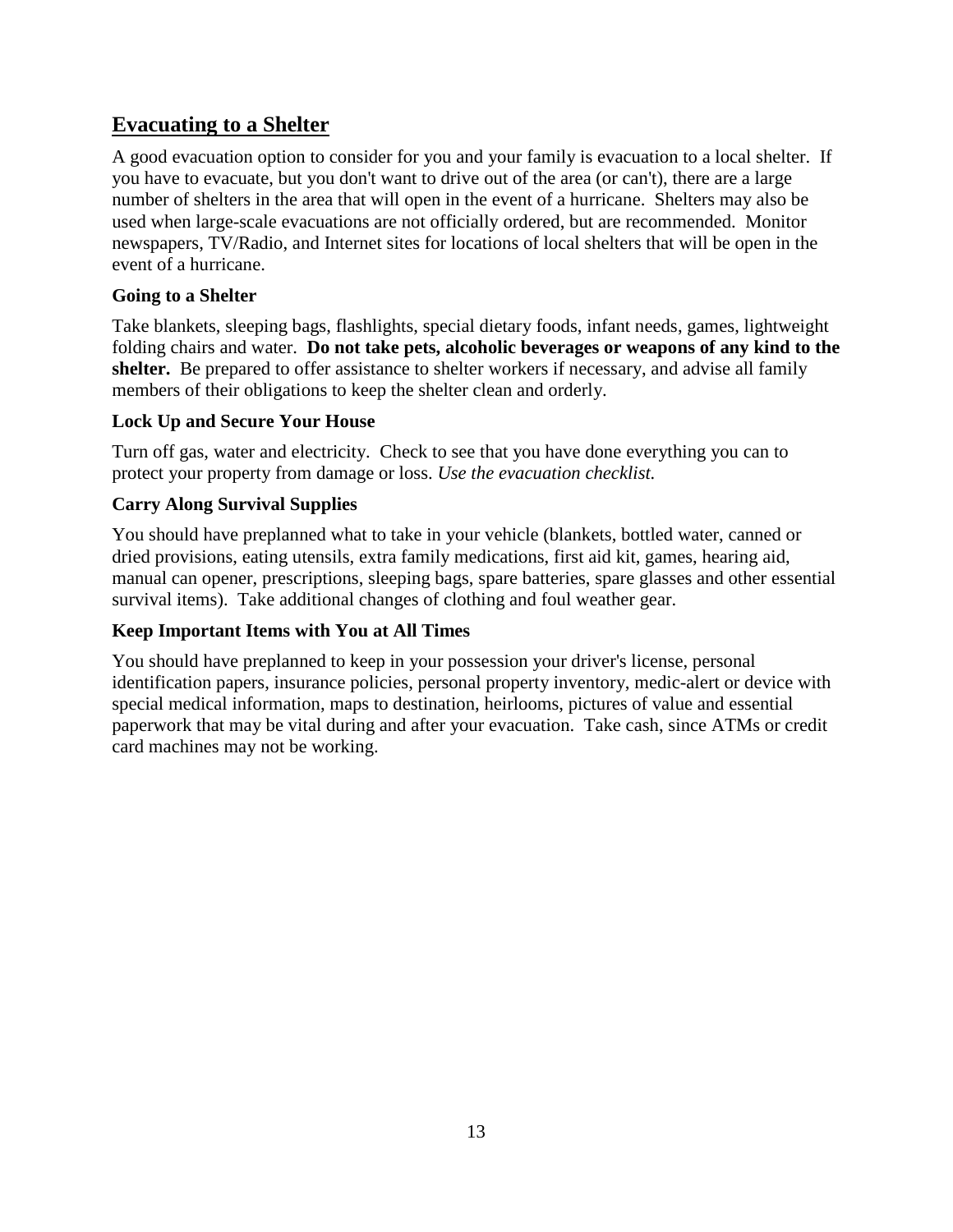### **Military Shelters and information Centers**

| <b>ACTIVITY</b>             | <b>LOCATION OF HURRICANE</b><br><b>INFORMATION CENTERS</b> | <b>TELEPHONE</b><br><b>NUMBERS</b> |
|-----------------------------|------------------------------------------------------------|------------------------------------|
| <b>Naval Station</b>        | Bldg. U-40 (near Gate 3)                                   | 757-489-2656                       |
| Norfolk, VA                 | Bldg. No. C-9                                              | 757-444-2590                       |
|                             | <b>Bldg. No. O-26</b>                                      | 757-444-2590                       |
| <b>Naval Amphibious</b>     | Bldg. No. 3601                                             | 757-464-3561                       |
| Base                        | Shields Hall/Bachelor Enlisted Housing                     |                                    |
| Little Creek                |                                                            |                                    |
| Norfolk, VA                 |                                                            |                                    |
| <b>Naval Weapons</b>        | <b>Bldg.</b> 31                                            | 757-887-4939                       |
| Station, Yorktown, VA       |                                                            |                                    |
| <b>Fleet Combat</b>         | Walker Hall (primary shelter)                              | 757-444-0000                       |
| <b>Training Center</b>      | Rayborn Hall                                               | 757-444-0000                       |
| Atlantic, Dam Neck          | <b>Taylor Hall</b>                                         | 757-444-0000                       |
| Virginia Beach, VA          | Nopf Hall                                                  | 757-444-0000                       |
| Norfolk Naval Shipyard      | Bldg. No. 19 and 234                                       | 757-396-2871                       |
| <b>Naval Security Group</b> | Northwest Hall Bldg. 8                                     | 757-421-8000                       |
| Activity Northwest,         |                                                            |                                    |
| Chesapeake, VA              |                                                            |                                    |

### **Hurricane Shelters for Tidewater**

### *ALWAYS LISTEN TO THE NEWS TO SEE WHICH SHELTERS WILL BE OPEN. These locations are subject to change*

| <b>CHESAPEAKE</b>                   |                       |          |  |
|-------------------------------------|-----------------------|----------|--|
| POC: Clyde Sheeley 757-547-1440     |                       |          |  |
| Hugo Owens Middle School            | 2801 Cedar Road       | 558-5382 |  |
| Great Bridge High School            | 301 West Hanbury Road | 482-5191 |  |
|                                     | 1996 Hawk Boulevard   |          |  |
| <b>Hickory High School</b>          | South Battlefield     | 421-4295 |  |
| Indian River High School            | 1969 Braves Trail     | 494-7510 |  |
| <b>Oscar Smith High School</b>      | 1994 Tiger Drive      | 548-0696 |  |
| Thurgood Marshall Elementary School | 2706 Border Road      | 494-7515 |  |
| Western Branch High School          | 1968 Bruin Place      | 638-7900 |  |
| <b>HAMPTON</b>                      |                       |          |  |
| POC: Anthony Weeds 757-825-4430     |                       |          |  |
| Bethel High School                  | 1067 Big Bethel Road  | 825-4400 |  |
| Lindsay Middle School               | 1636 Briarfield Road  | 825-4560 |  |
| Eaton Middle School                 | 2108 Cunningham Drive | 825-4540 |  |
| Davis Middle School                 | 1435 Todds Lane       | 825-4520 |  |
| <b>Hampton High School</b>          | 1491 W. Queen Street  | 825-4430 |  |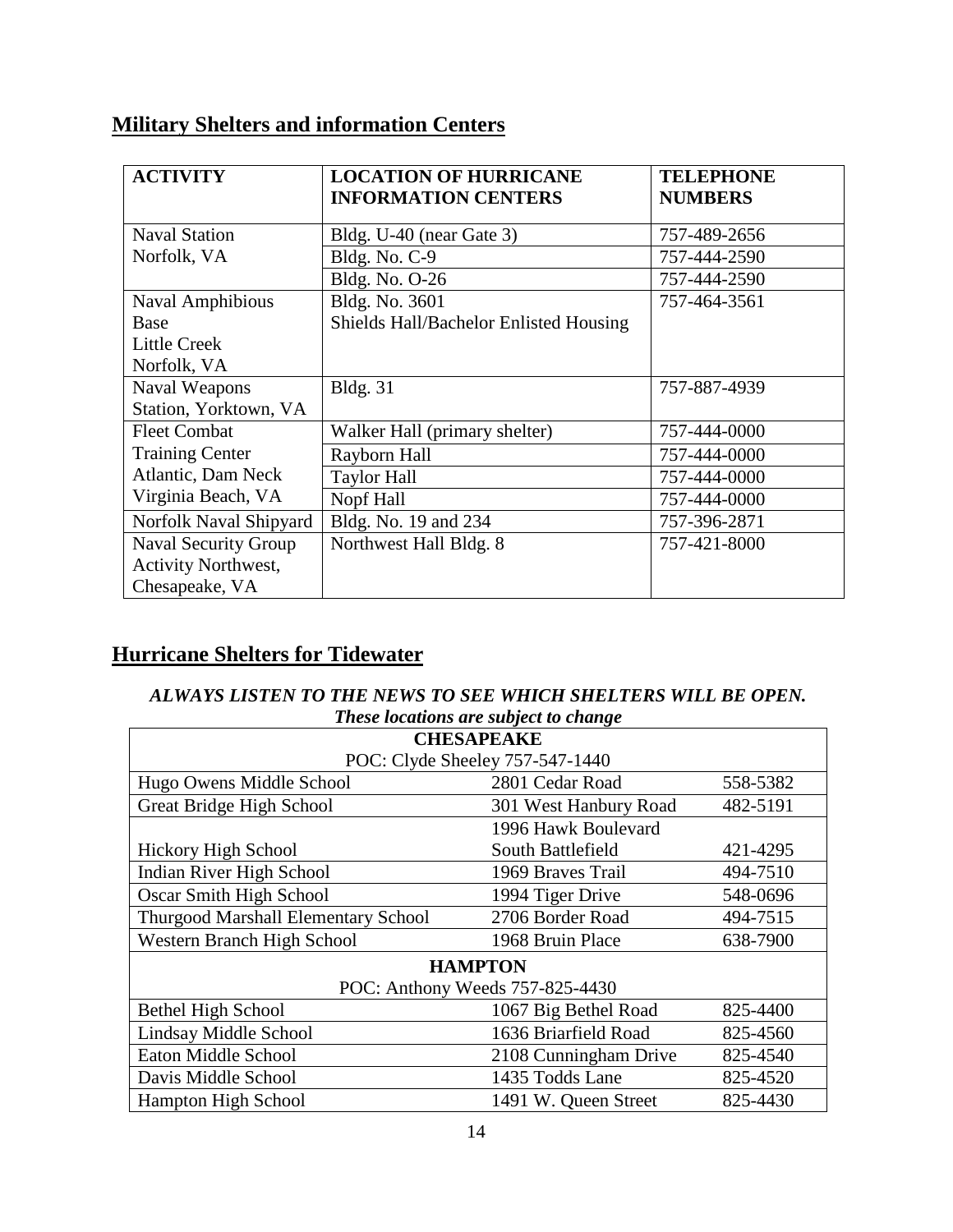| Kraft Elementary School                 | 600 Concord Drive         | 825-4634 |
|-----------------------------------------|---------------------------|----------|
| <b>Forrest Elementary School</b>        | 1406 Todds Lane           | 825-4627 |
| <b>Tucker-Capps Elementary School</b>   | 113 Wellington Drive      | 825-4641 |
| <b>NEWPORT NEWS</b>                     |                           |          |
| POC: Linda Wensel 757-591-4510          |                           |          |
| <b>PRIMARY SHELTERS</b>                 |                           |          |
| Warwick High School                     | 51 Copeland Lane          | 591-4700 |
| Menchville High School                  | 275 Menchville Road       | 886-7722 |
| Huntington Middle School                | 3401 Orcutt Avenue        | 928-6846 |
| <b>South Morrison Elementary School</b> | 746 Adams Drive           | 591-4792 |
| <b>Saunders Elementary School</b>       | 853 Harpersville Road     | 591-4781 |
| <b>Palmer Elementary School</b>         | 675 Oyster Point Lane     | 881-5000 |
| <b>Jenkins Elementary School</b>        | 80 Menchville Road        | 881-5400 |
| Hidenwood Elementary School             | 501 Blount Point Road     | 591-4766 |
| <b>SECONDARY SHELTERS</b>               |                           |          |
| <b>Hines Middle School</b>              | 561 McLawhorne Drive      | 591-4878 |
| Gildersleeve Middle School              | 1 Minton Drive            | 591-4862 |
| <b>Yates Elementary School</b>          | 73 Maxwell Lane           | 881-5450 |
| <b>B.C. Charles Elementary School</b>   | 101 Young's Road          | 886-7750 |
| <b>Watkins Elementary School</b>        | 21 Burns Drive            | 591-4815 |
| <b>Riverside Elementary School</b>      | 1100 Country Club Road    | 591-4740 |
| Kiln Creek Elementary School            | 1501 Kiln Creek Parkway   | 886-7961 |
| Deer Park Elementary School             | 11541 Jefferson Avenue    | 591-7470 |
| <b>NORFOLK</b>                          |                           |          |
| Lake Taylor Middle School               | 1380 Kempsville Road      | 892-3230 |
| PORTSMOUTH/CHURCHLAND                   |                           |          |
| <b>Churchland Middle School</b>         | 4051 Rivershore Road      | 686-2512 |
| William E. Waters Middle School         | 600 Roosevelt Boulevard   | 558-2813 |
| Woodrow Wilson High School              | 1401 Elmhurst Lane        | 465-2907 |
| <b>Churchland High School</b>           | 4301 Cedar Lane           | 686-2500 |
| <b>SUFFOLK</b>                          |                           |          |
| POC: Jim Thorsen 757-925-5587           |                           |          |
| <b>Birdsong Recreation Center</b>       | 301 North Main Street     | 923-2360 |
| <b>Elephant's Fork Elementary</b>       | 2316 William Read Drive   | 925-5555 |
| <b>Forest Glen Middle School</b>        | 200 Forest Glen Drive     | 925-5587 |
| John F. Kennedy Middle School           | 2325 E. Washington Street | 925-5560 |
| Kilby Shores Elementary                 | 111 Kilby Shores Drive    | 925-5575 |
| Lakeland High School                    | 214 Kenyon Road           | 925-5530 |
| Nansemond Parkway Elementary            | 3012 Nansemond Parkway    | 538-5425 |
| Nansemond River High School             | 3301 Nansemond Parkway    | 538-5420 |
| <b>National Guard Armory</b>            | Godwin Boulevard          | 539-9630 |
| Southwestern Elementary                 | 9301 Southwestern Blvd    | 925-5595 |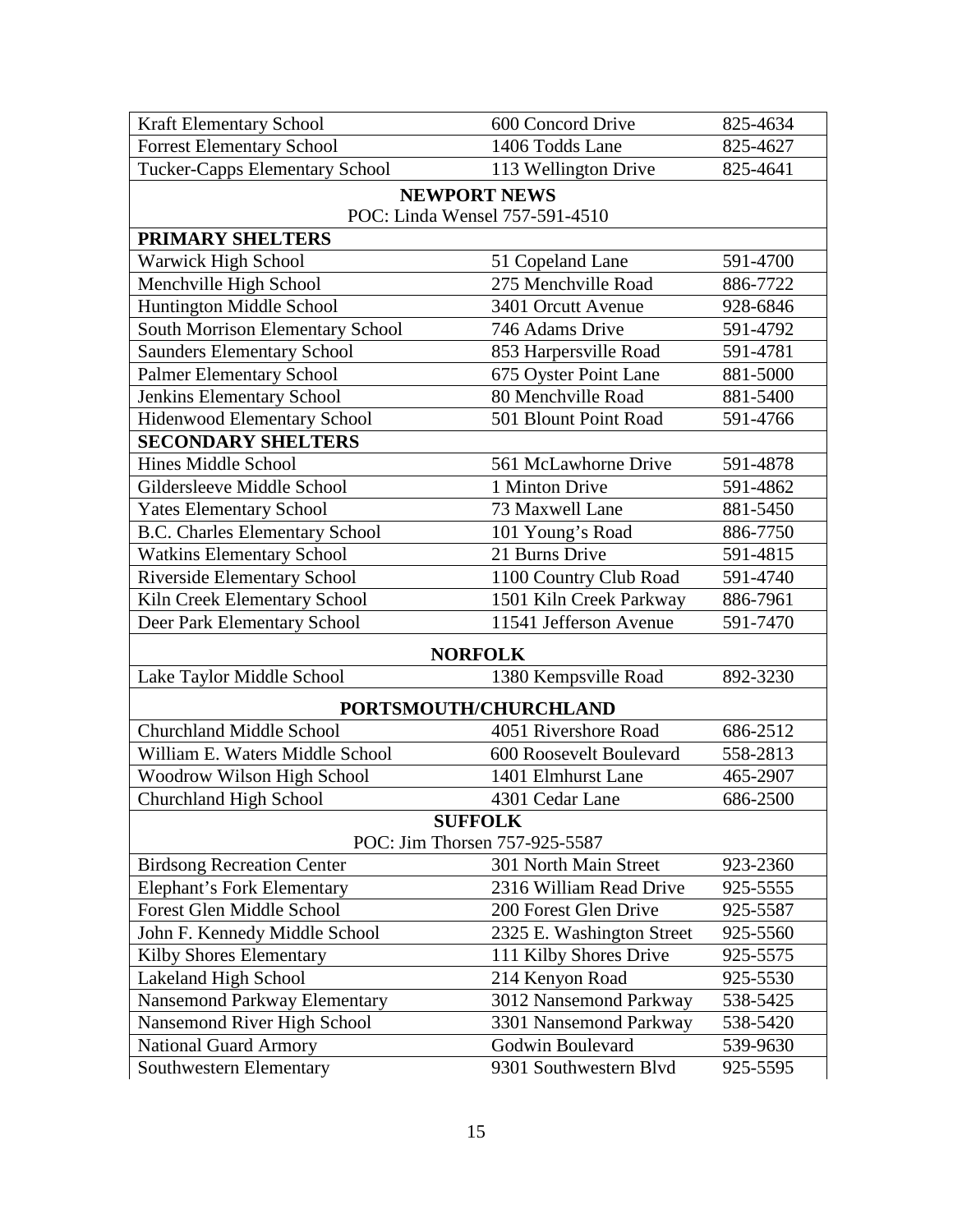| <b>VIRGINIA BEACH</b>                      |                                        |          |  |  |
|--------------------------------------------|----------------------------------------|----------|--|--|
|                                            | POC: Mr. Marchione 757-474-8525 ext: 0 |          |  |  |
| <b>Corporate Landing Elementary School</b> | 1590 Corporate Landing Pky             | 437-4783 |  |  |
| Larkspur Middle School                     | 4696 Princess Anne Road                | 474-8525 |  |  |
| Cox High School                            | 2425 Shorehaven Drive                  | 496-6767 |  |  |
| Green Run High School                      | 1700 Dahlia Drive                      | 431-4040 |  |  |
| <b>Strawbridge Elementary School</b>       | 2553 Strawbridge Road                  | 427-5562 |  |  |
| Salem Middle School                        | 2380 Lynnhaven Parkway                 | 474-8411 |  |  |
| <b>Landstown Middle School</b>             | 2204 Recreation Drive                  | 430-2412 |  |  |
| <b>Landstown Elementary School</b>         | 2212 Recreation Drive                  | 430-2733 |  |  |
| Salem High School                          | 1993 Sun Devil Drive                   | 474-8484 |  |  |

### **Evacuating Out of the Area**

### **Virginia Department of Transportation (VDOT) Traffic Control Plan**

You've looked at all the options and talked it over with your family; *they want to leave the area.*  VDOT has developed a traffic control plan designed to maximize highway capabilities during a mass evacuation. During emergency situations, listen to radio or TV stations for specific info from local emergency management officials. Situations will be constantly changing during the evacuation period. If you plan to evacuate, leave as early as possible and use routes specified for your area. The following pages describe the traffic plan designed as published by the VDOT**:**

**PHASE 1:** As you can see from the map, the Phase 1 area will most likely suffer the effects of a storm surge if even a small hurricane threatens the area. For this reason, the Phase 1 area should be evacuated first. Phase 1 evacuation may involve the Cities of Hampton, Poquoson, Virginia Beach and Norfolk and York County. It is expected that evacuation notices will be issued for certain areas of Hampton, Poquoson, Virginia Beach and York County prior to other localities.

**PHASE 2**: Evacuation from Phase 2 areas will probably occur if a large, powerful hurricane threatens the area. Evacuation may involve the City of Newport News, the remainder of Hampton, and the Cities of Chesapeake, Portsmouth and Suffolk. It is expected that notices will be issued for only certain areas within the above jurisdictions depending upon the situation.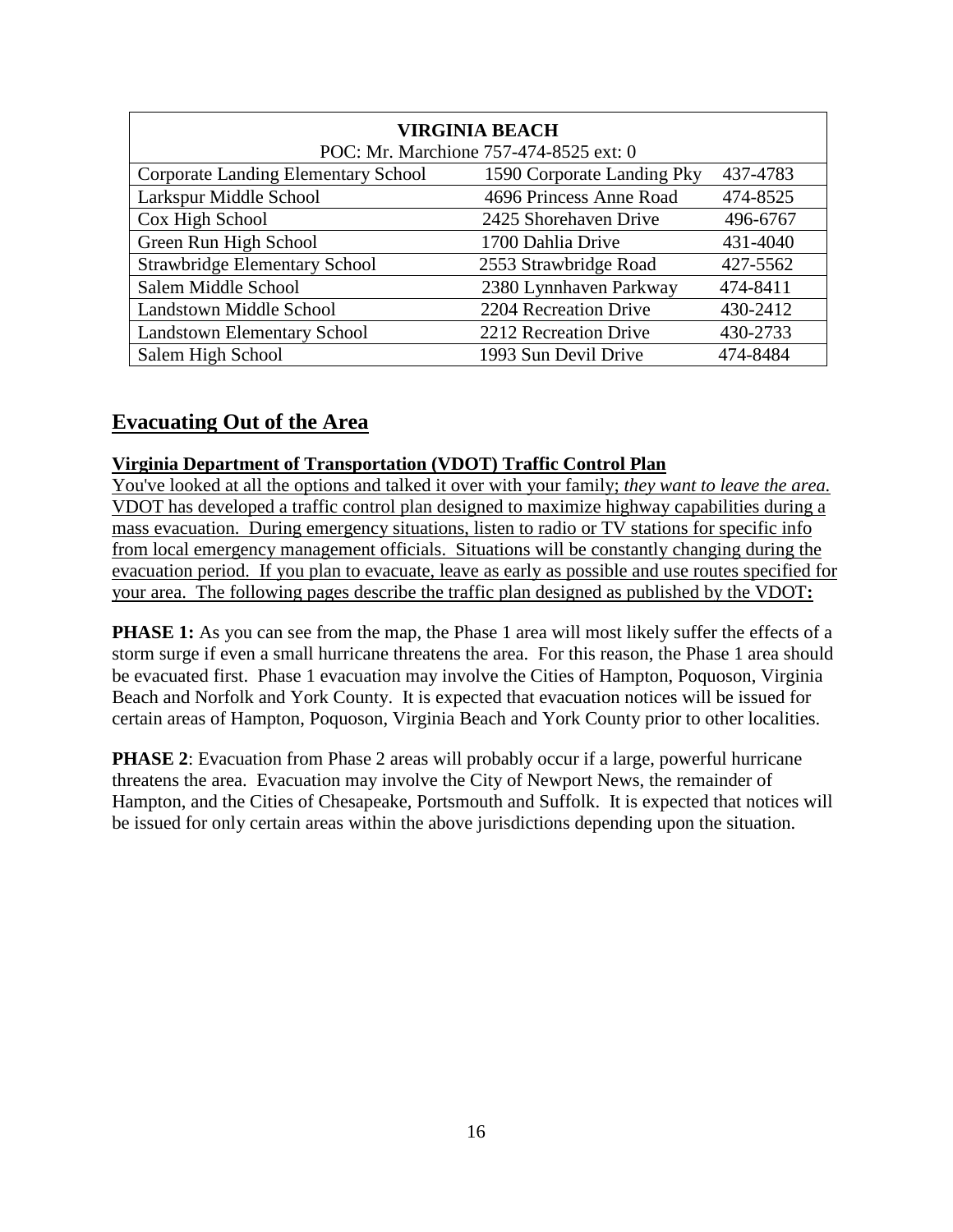

### Hampton Roads

**Because of the large population, and the limited capabilities and number of highways leading out of Hampton Roads, it is necessary to have a phased evacuation with assigned routes. (See following illustrations, including the Phase 1 and Phase 2 maps below each section.)**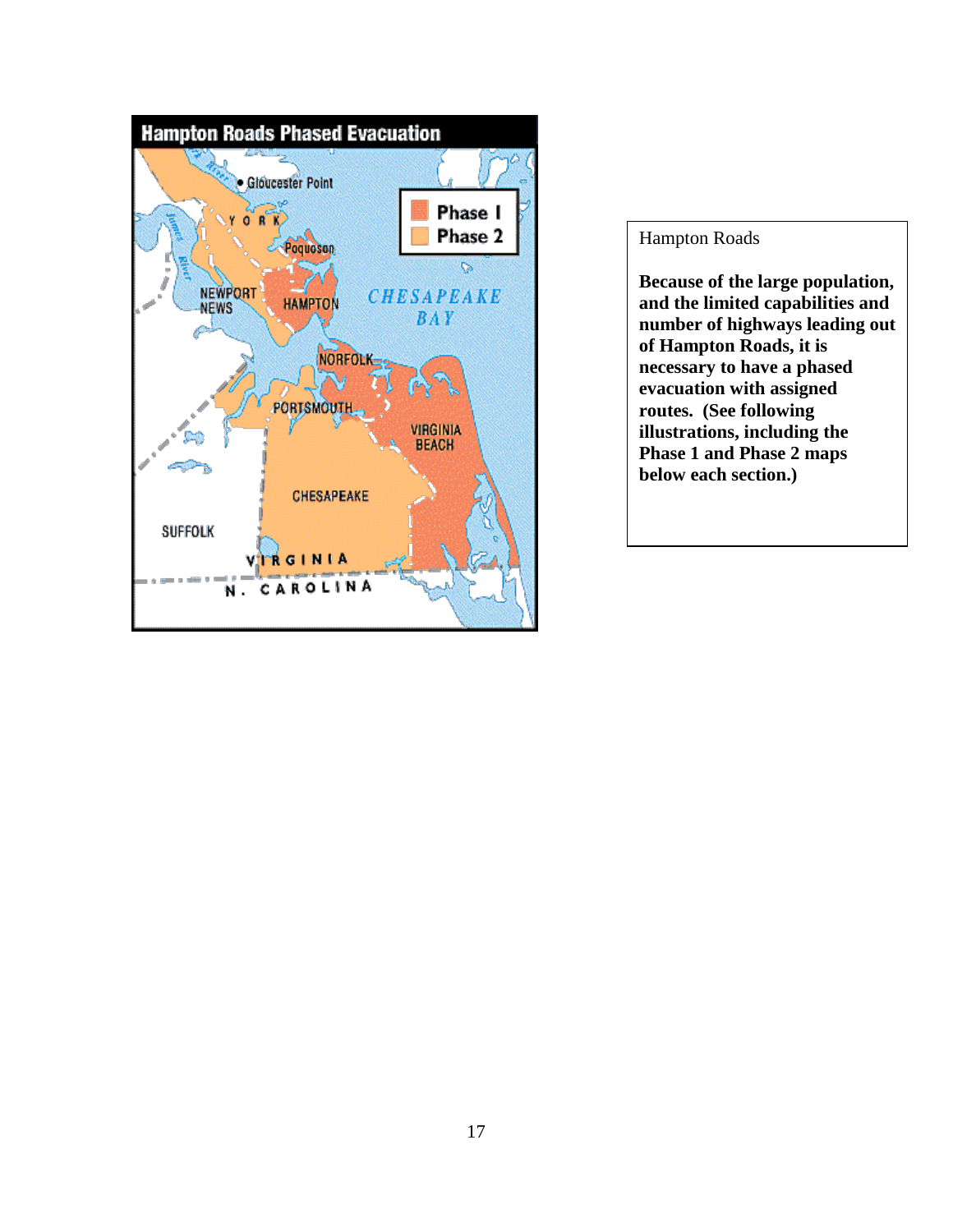### **PHASE 1**

These are the specific, recommended routes for a Phase 1 evacuation.

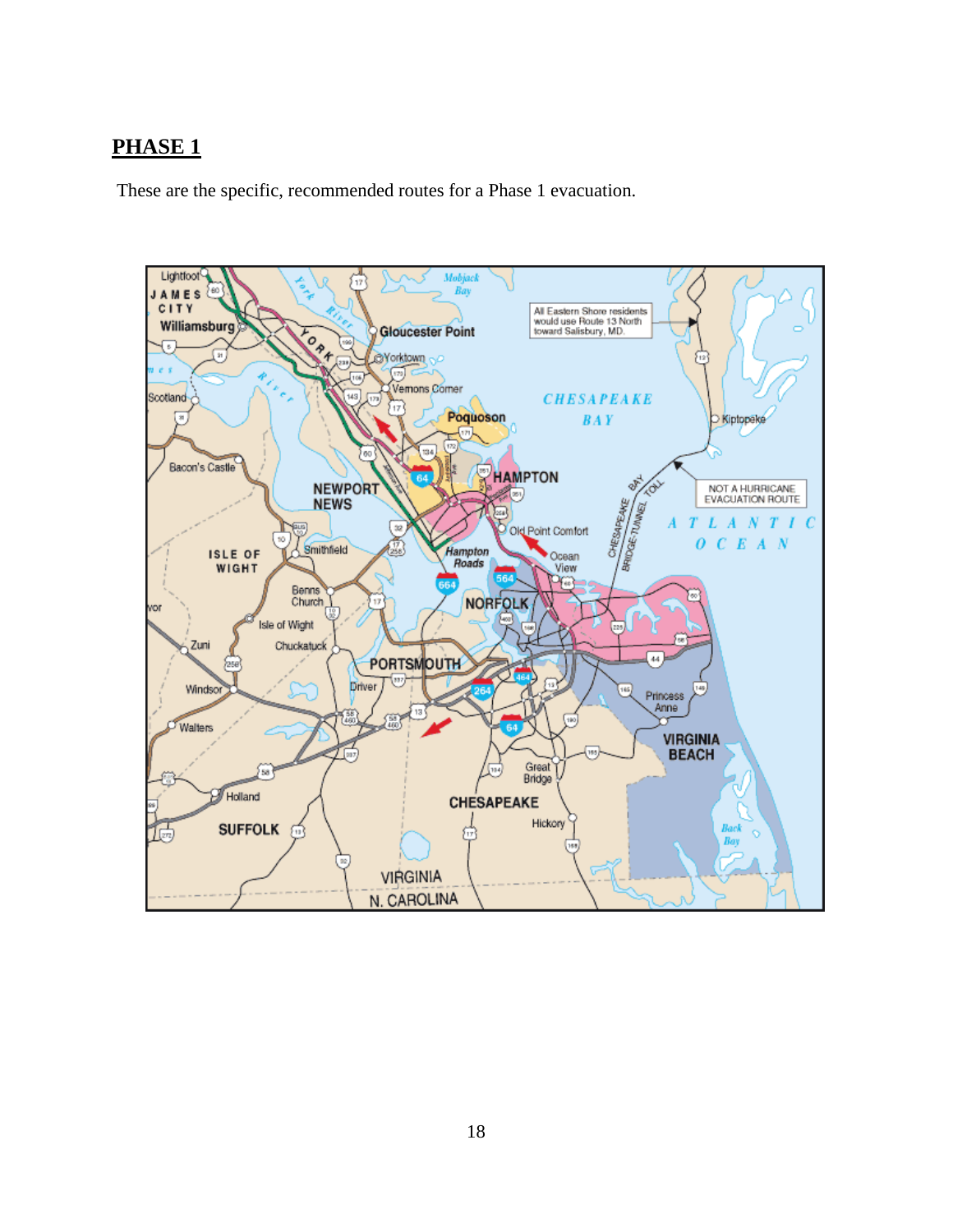### **[Virginia Beach](http://www.uscg.mil/mlclant/iscportsmouth/hur_vab1.html)**

Individuals residing south of Route 44 and along the ocean front will use I-64 towards Suffolk.

Individuals residing north of Route 44 will use I-64 West towards Richmond.

### **[Norfolk](http://www.uscg.mil/mlclant/iscportsmouth/hur_nor1.html)**

Individuals residing east of I-64 (outside of interstate loop) will use I-64 west toward Richmond.

Individuals residing west of I-64 (inside the interstate loop) will use I-64 toward Suffolk.

### **[Hampton](http://www.uscg.mil/mlclant/iscportsmouth/hur_poq1.html)**

Individuals residing in the area of King St. and north of Pembroke Ave. will use I-64 toward Richmond.

Individuals residing east of King St. and south of Pembroke Ave. (including Fort Monroe) will use Mercury Blvd. to the James River Bridge to Route 258/32 in Isle of Wight County or Route 60 west.

Individuals residing north of Mercury Blvd. between King St. and Armistead Ave, (in the vicinity of Langley Air Force Base) will take Armistead Ave. to Magruder Blvd. and use Route 17 north toward Gloucester County.

Langley AFB will be evacuated out of the west gate toward Magruder Blvd. - South to I-64 east to Mercury Blvd. to the James River Bridge. Individuals will follow that route to their evacuation assembly area at Ft. Pickett Army Barracks.

### **[Poquoson](http://www.uscg.mil/mlclant/iscportsmouth/hur_poq1.html) and [York County](http://www.uscg.mil/mlclant/iscportsmouth/hur_yor1.html)**

All residents will use Route 17 north toward Gloucester County. Residents also may use Victory Blvd. to I-64 west toward Richmond.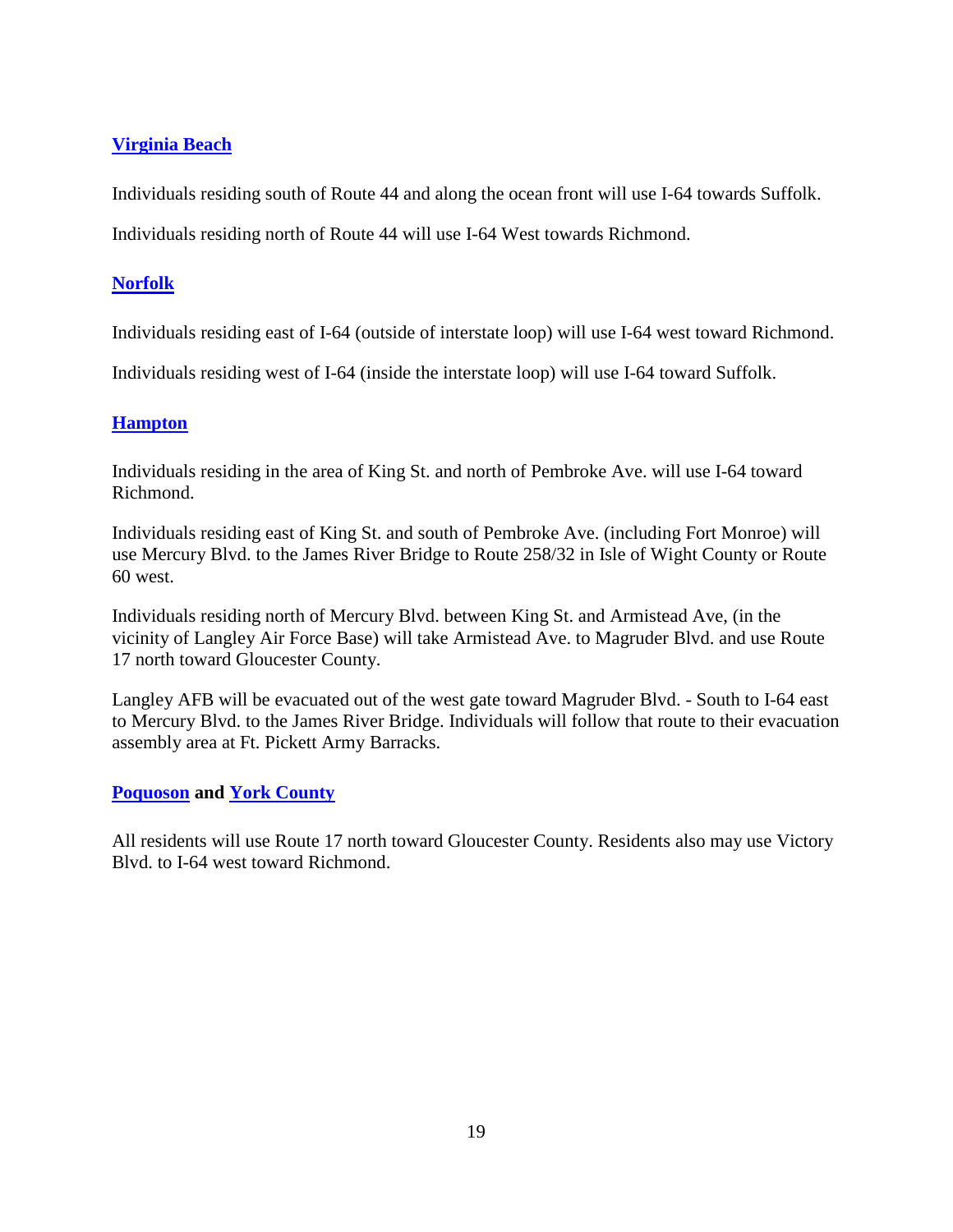### **PHASE 2**

These are the specific, recommended routes for a Phase 2 evacuation. It is expected that evacuation notices will be issued for only certain areas within the listed jurisdictions depending upon the situation.

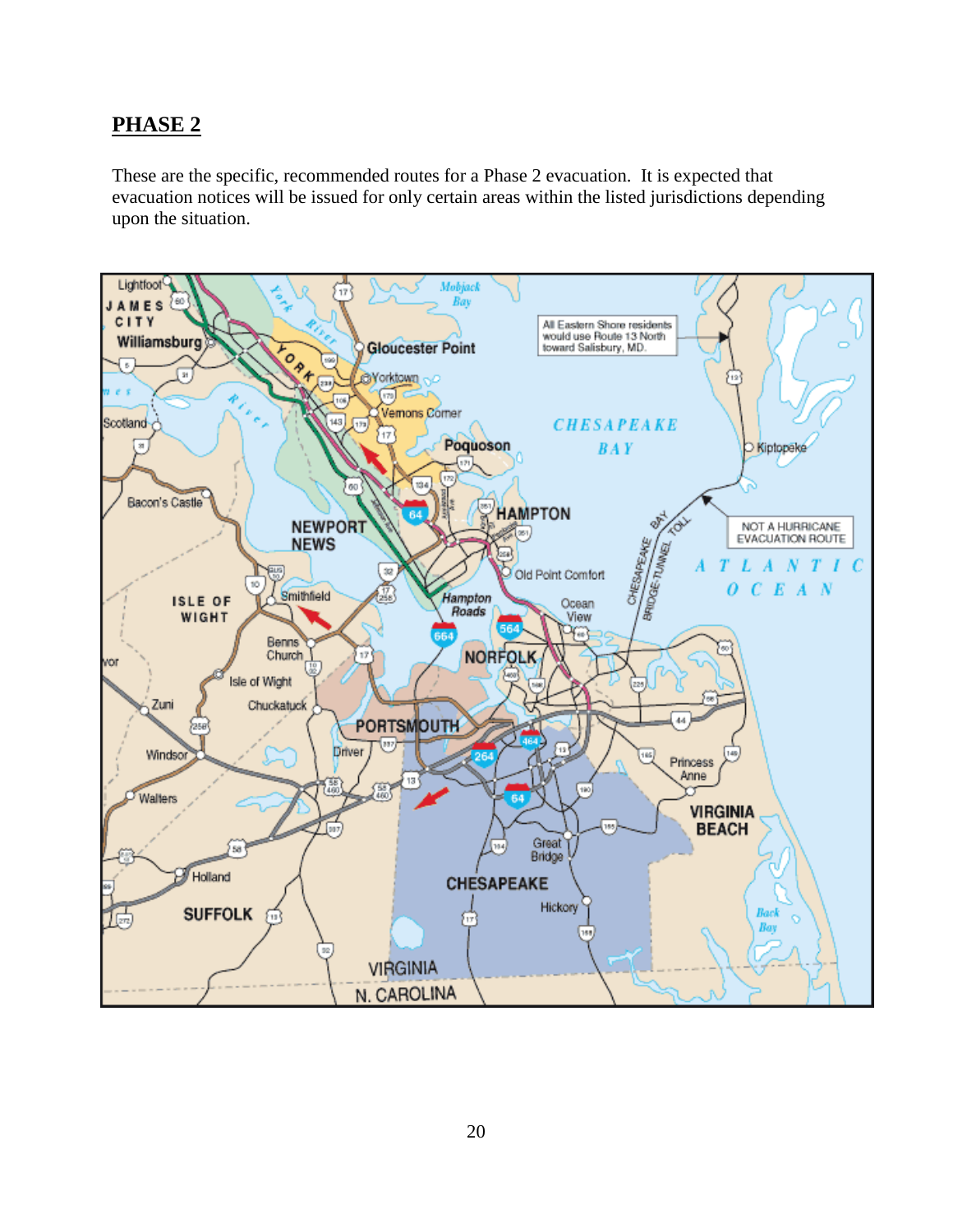### **[Portsmouth](http://www.uscg.mil/mlclant/iscportsmouth/hur_che2.html)**

Individuals residing north of I-264 will use Route 17 north to Route 258/32 south in Isle of Wight County; Route 337 west and I-664 north to Route 17 north, then to Route 10 west toward Smithfield. Individuals residing south of I-264 will use Airline Blvd. to Route 58/460 west toward Suffolk.

### **[Chesapeake](http://www.uscg.mil/mlclant/iscportsmouth/hur_che2.html)**

All residents will use I-64, I-264 or I-664 to Route 58/460 toward Suffolk.

### **[Suffolk](http://www.uscg.mil/mlclant/iscportsmouth/hur_suf2.html)**

Residents north of Route 125 will use Route 17 north, to Route 258/32 to Route 10 west toward Smithfield.

### **[Newport News](http://www.uscg.mil/mlclant/iscportsmouth/hur_new2.html)**

All residents will use Jefferson Ave., Rochambeau Dr., Route 755 or Route 30 to Route 60 west toward Richmond.

### **[Hampton](http://www.uscg.mil/mlclant/iscportsmouth/hur_ham2.html)**

Individuals residing west of King Street and south of Mercury Blvd. will use I-64 west toward Richmond.

Individuals residing west of Armistead Ave. and north of Mercury Blvd. will use Route 17 north toward Gloucester County.

### **[York County](http://www.uscg.mil/mlclant/iscportsmouth/hur_yor1.html)**

All residents will use Route 17 north toward Gloucester County. Residents also may use Victory Blvd. to I-64 west toward Richmond.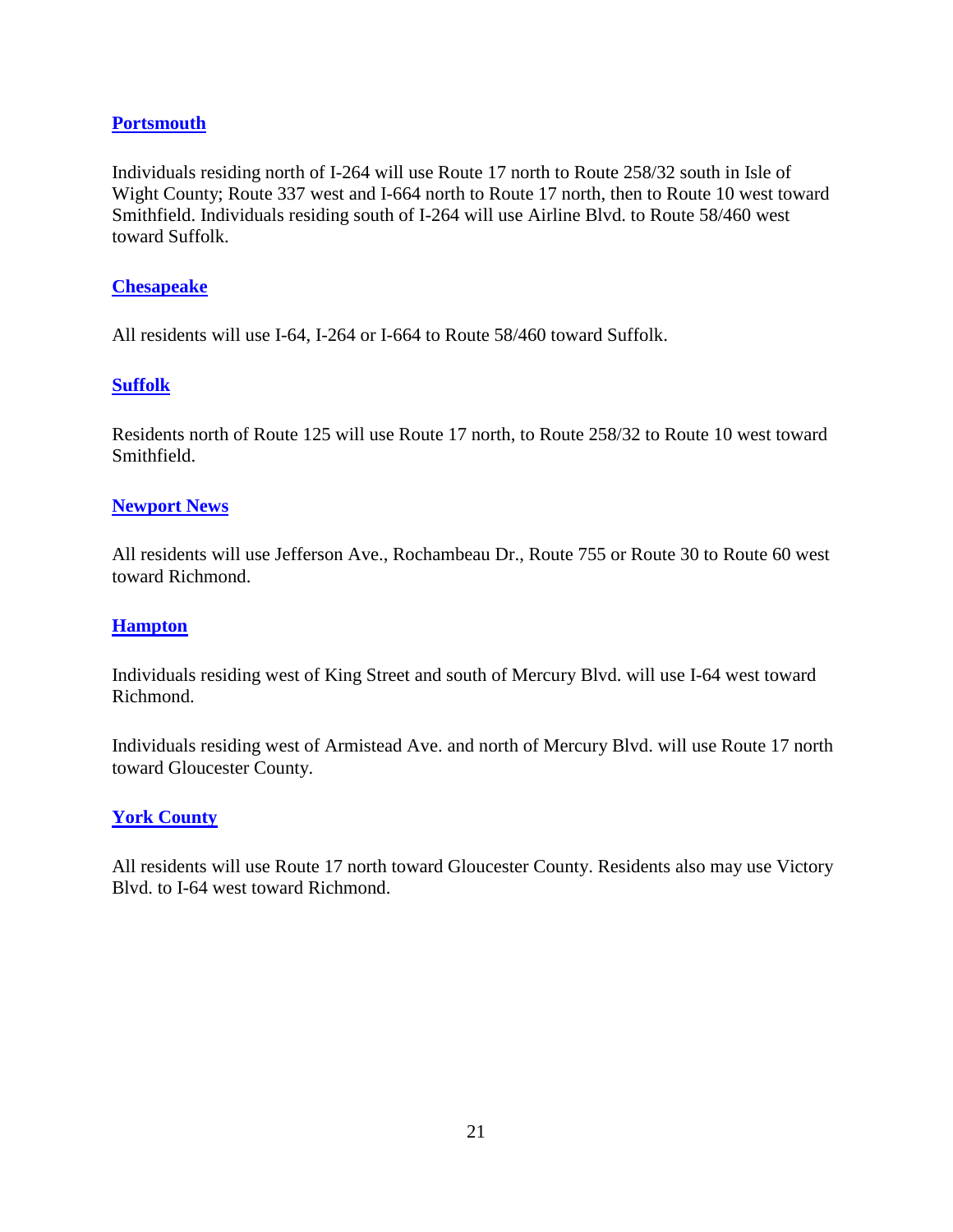### **AFTER THE HURRICANE**

### **When to Return**

If you evacuated, delay return until authorized or when recommended by local authorities or Commander, Atlantic Area. Telephone services within the evacuation zone may be overloaded or non-existent for an extended period of time. Listen to radio or television for information concerning returning to your home or call the ISC Hotline at (757) 686-4233. It is recognized that if extensive hurricane damage in the Hampton Roads area takes place, you may be preoccupied with reestablishing your home and situating your family. It may be difficult or perhaps impossible for you to report to work immediately on a full time basis. Guidance for reporting for work will be determined based on an evaluation of area conditions. Frequently check the Hotline and any other information numbers for updated guidance.

- Beware of outside hazards: Watch out for loose or dangling power lines. Many lives are lost by electrocution! Treat all downed lines as live wires and do not touch them. Report the fallen power lines to your local power company or police. Stay inside your car if a wire is touching it, and wait for help to arrive.
- Walk or drive cautiously: debris-filled streets are dangerous. Use hard-soled shoes. Poisonous snakes and rodents may be a hazard. Washouts may weaken roads and bridge structures that may collapse under vehicle weight.
- \_\_\_\_ Guard against spoiled food: Food may spoil if refrigerator power is off for more than a few hours. Freezers will keep food for several days, if doors are not opened after power failure. Do not refreeze food once it begins to thaw.
- Do not use water until safe: Use your emergency supply or boil water before drinking until officials declare the water safe. Check with you local health department or emergency management agency regarding water purification procedures. Report broken water or sewer mains to proper authorities.
- Take extra precautions to prevent fire: *Avoid using candles as a light source*. Unsafe use of candles can cause tragic fires. Instead use flashlights or lanterns. Fire safety practices are essential to prevent deaths, injures or more property losses. Keep in mind that you may not have a telephone to call the emergency services if a fire does start.
- Loss of electrical power: If you and others have lost power, call Virginia Power using the emergency or "Lights Out" number found in the white pages of your phone book (1-888- 667-3000). Give your name, address and the general area of the outage. If the line is busy, try again later. A busy signal means others are also reporting outages. Disconnect or turn off any major appliance like stoves, televisions, air conditioners and water heaters that could come on suddenly when power is restored. This will help prevent blowing fuses, tripping circuit breakers and fires. Leave a light on so you will know when power is restored. Use a battery-powered radio to obtain up-to-date information on the outage. Consult a professional electrician or your local power company regarding the proper and safe use of generators before the disaster strikes.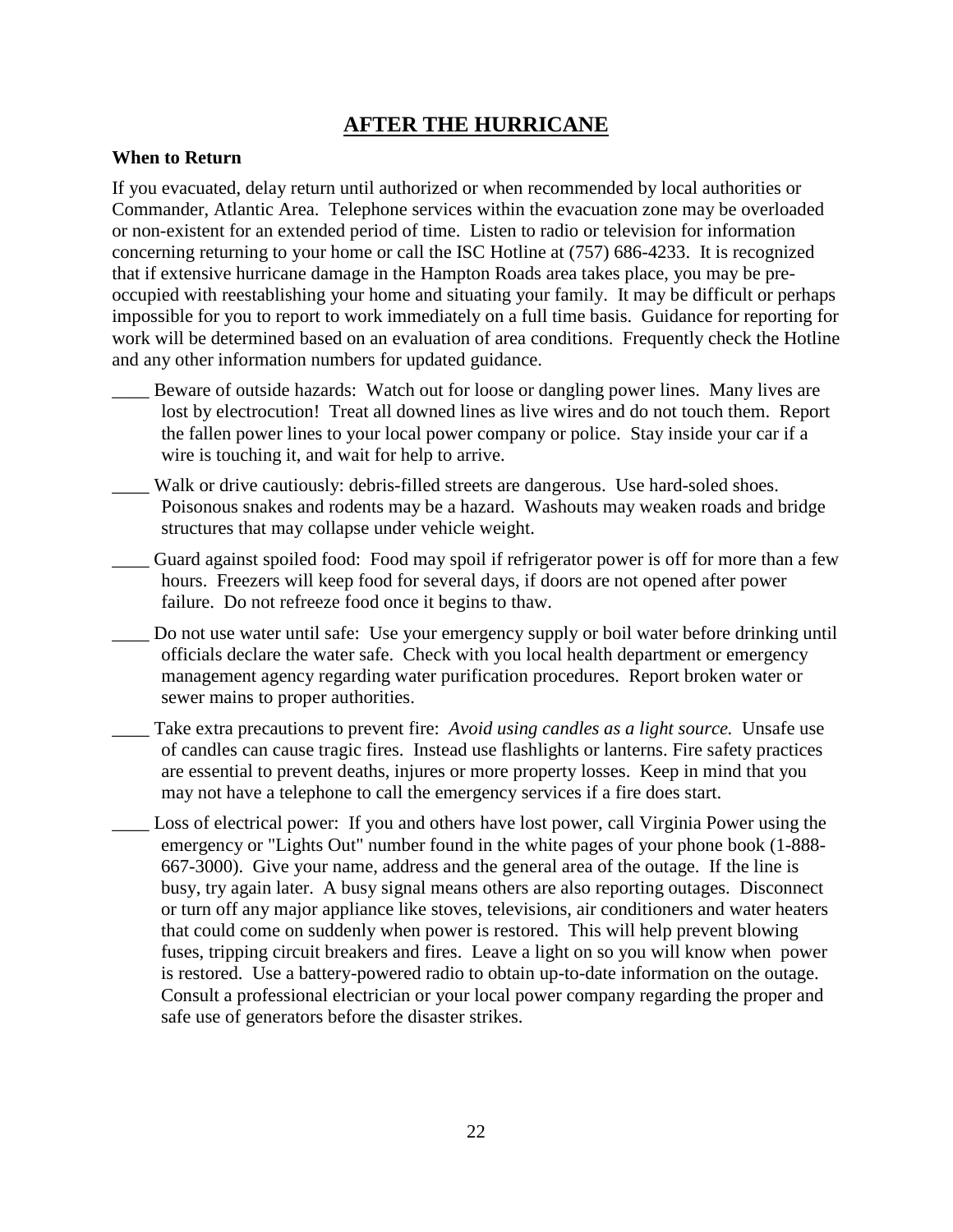### **Communications**

### **Telephone & Cellular Phone Communications**

*Make only emergency telephone calls*. Keep all calls brief. Report emergencies to 911. Identify yourself and your location. Speak clearly and calmly. Be respectful of the fact that emergency agencies and others involved with life or death emergencies will need to use these communications systems. When using a cellular phone, call the local non-emergency number listed in the telephone directory. Telephone and cellular phone services will either fail or become overloaded during a major emergency or disaster. Be prepared not to have services available.

### **Keeping Contact**

If your planned evacuation location changes before, during or after a hurricane, keep your supervisor informed! If the command relocates to an emergency site, a phone number will be provided prior to relocation for you to keep the command informed if your status changes and how you can be contacted. The command is responsible for maintaining an account of its personnel. It is the employee's responsibility to ensure the command is aware of their status. All employees (Active Duty, Reserve, Auxilliarist, and Civilian) are required to make contact with their supervisor as soon as possible to report their safety and status. Constantly monitor sources of information before, during and after a hurricane for instructions on returning to evacuated areas and guidance on returning to work. For information about returning to work, you may be contacted directly by the command or you may receive guidance via media outlets.

### **Who Do I call?**

Police, fire, rescue: 911

Virginia Pilot Emergency Infoline: 640-5555, press 1237

### *Norfolk*

Norfolk City Line: 664-4010

Police Non-emergency information: 441-5600

### *Virginia Beach*

Virginia Beach Line: 427-3580; then press:

- evacuation information, 492
- drinking water tips, 513
- hurricane terms, 625
- hurricane preparedness, 626
- information on basic supplies, 628
- after the hurricane, 632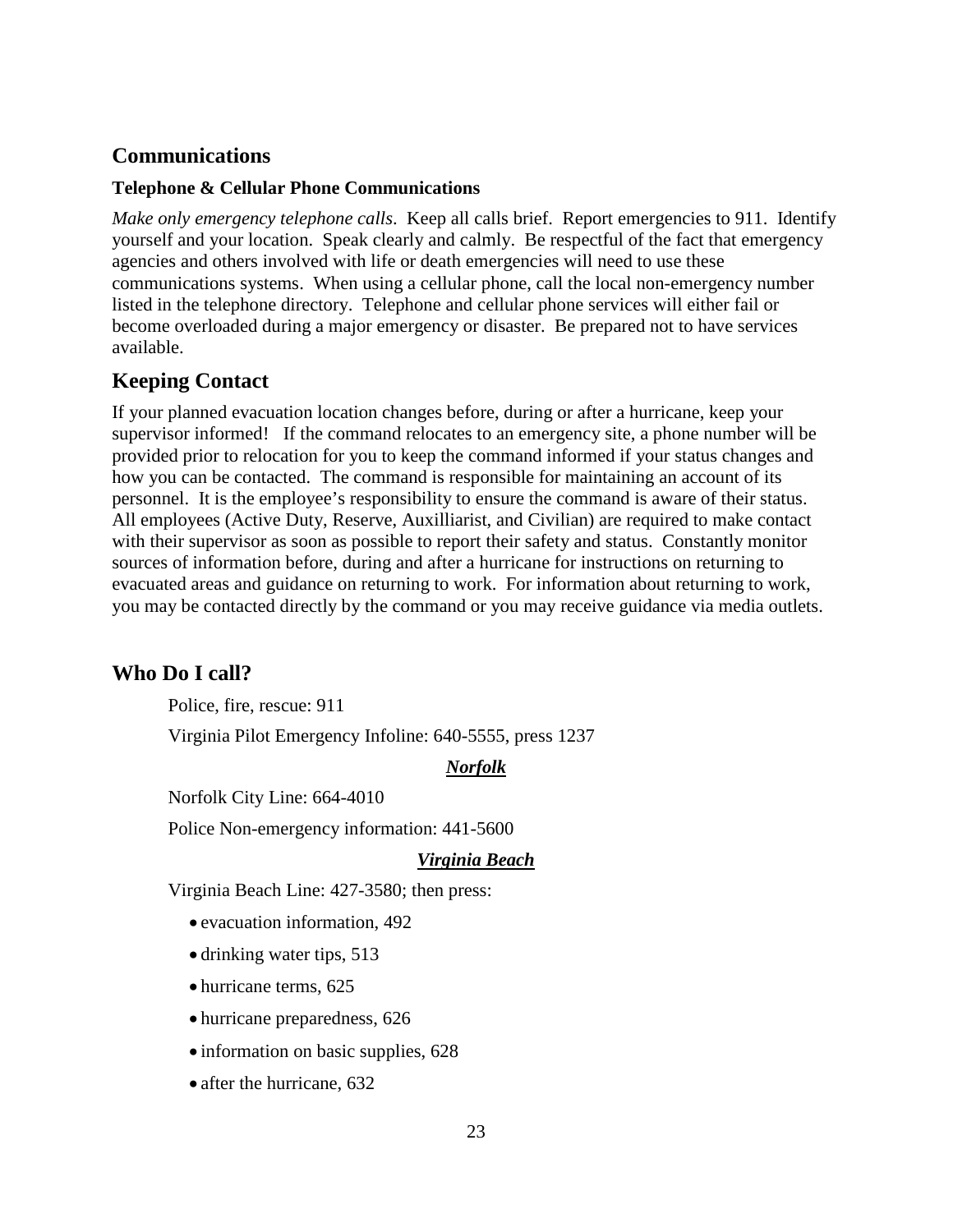- hurricane bulletins, 633
- shelter information, 630
- Public information: 427-4111

#### *Portsmouth*

Emergency Services office: 393-8551

City information: 393-8432

### *Chesapeake*

Office of Emergency Services: 547-6464

*Suffolk*

Police: 925-6415; at night, 925-6350

Information: 934-3111

Emergency Services: 925-6414

### *Electricity*

Virginia Power: 858-4660 North Carolina Power: 1-888-667-3000 (For VA and NC power information)

### *Natural Gas*

Virginia Natural Gas: 466-5550; after 5 p.m., call 466-5500 Suffolk: 1-866-229-3578 Hampton: 873-1322; after 5 p.m., call 873-6200 Newport News: 873-6200 Commonwealth Gas: 399-3961 or 1-800-544-5606

### *Telephones*

Bell Atlantic of Virginia: 611 GTE-Virginia: 1-800-483-1000

### *Traffic*

Highway Helpline: 1-800-367-7623 Infoline: 640-5555, press 7874

#### *Insurance Claims*

National Insurance Consumer Helpline: 1-800-942-4242

Virginia State Corporation Commission consumer hotline: 1-800-552-7945.

### *Pets*